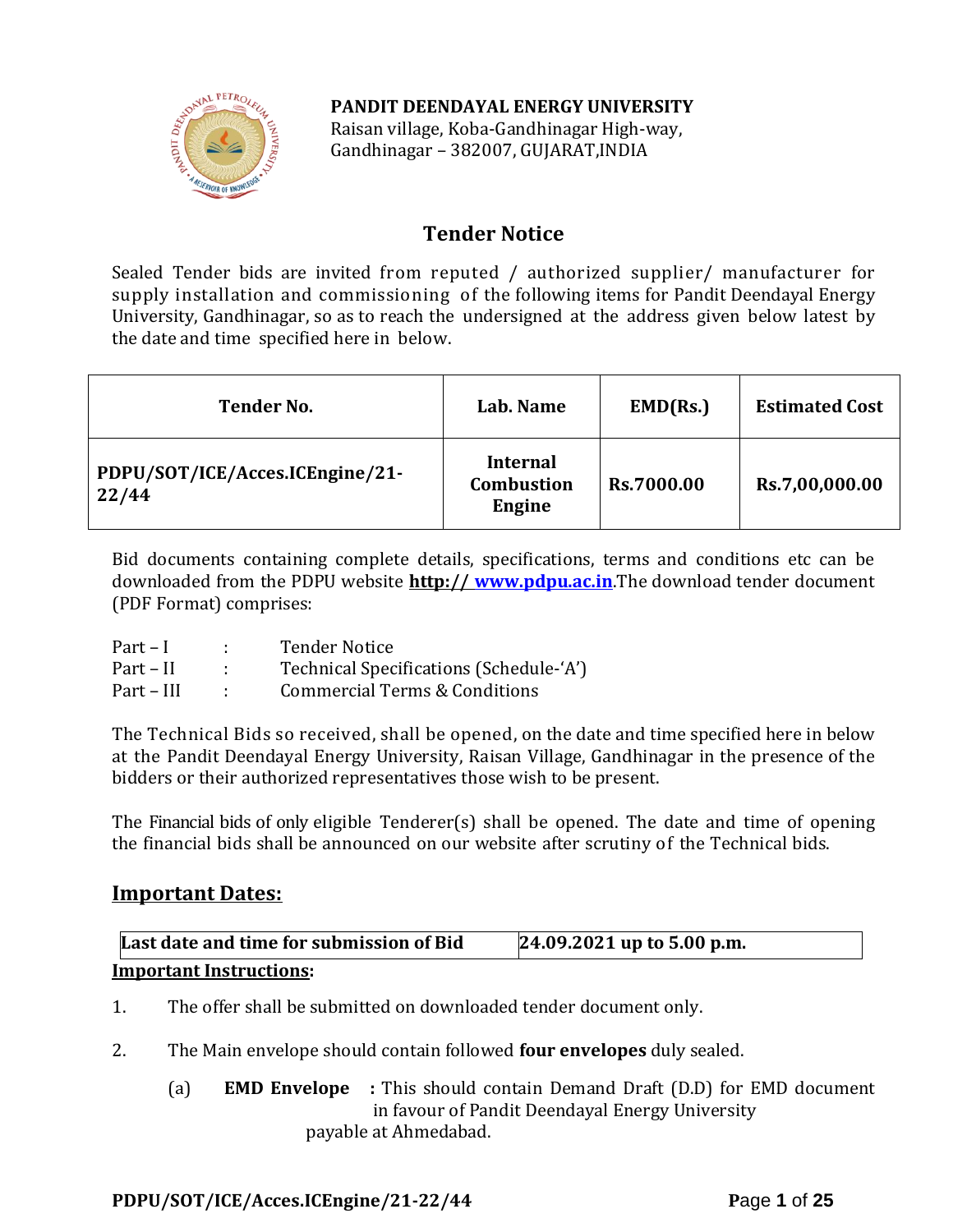- (b) **Technical Bid :** Schedule- 'A'
- (c) **General Commercial Terms & Conditions**
- (d) **Price Bid :** (Schedule 'B') should contain only Price Bid.

All the four envelopes should be super scribed with tender No., date of opening and Name of the bidder.

- 3. Offer without EMD is liable to be rejected forthwith.
- 4. The Tender, duly completed, should be sent by RPAD or Speed Post or Courier Service (Hand Delivery is not acceptable) so as to reach latest by the date and time specified here in above. Tender received after the due date and time shall be rejected irrespective of delay due to postal service or any other reasons.
- 5. Before submission of bid, required for verification of existing equipment kindly kindly send a mail to Dr. Rakesh Chaudhari [\(rakesh.chaudhari@sot.pdpu.ac.in\)](mailto:rakesh.chaudhari@sot.pdpu.ac.in) / Prof. S.S. Kachhwaha (surendra.singh@sot.pdpu.ac.in)
- 6. Any technical query, information clarification pertaining to this tender may be referred to Prof. S.S. Kachhwaha (Surendra.singh@sot.pdpu.ac.in) OR **[purchase@pdpu.ac.in](mailto:purchase@pdpu.ac.in)**

## **PDPU reserves right to reject any OR all tenders without assigning any reason.**

**Sd/-**

**Registrar Pandit Deendayal Energy University** Raisan village, Koba-Gandhinagar High-way, Gandhinagar – 382007, GUJARAT,INDIA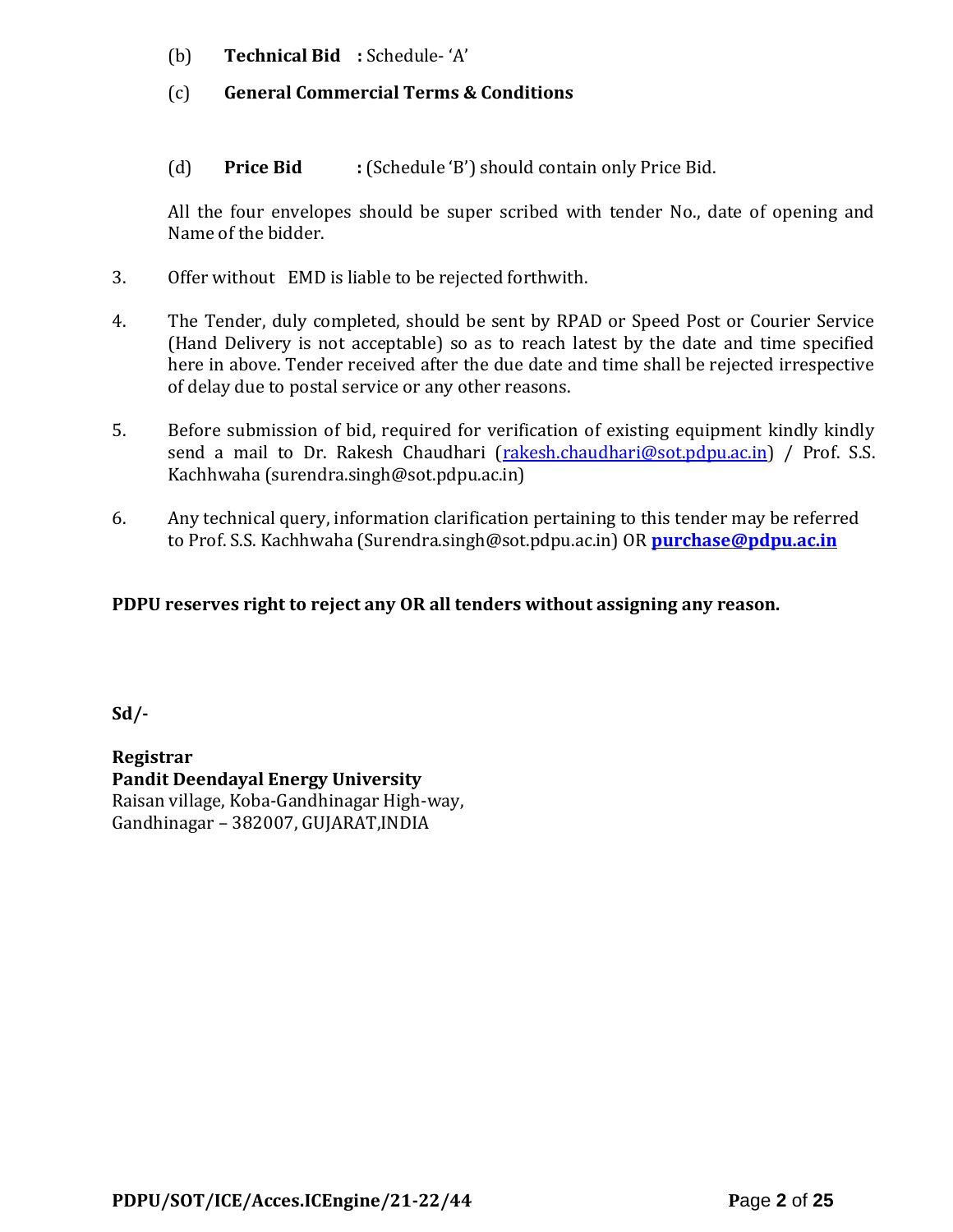## **PART-II**

## **SCHEDULE-'A'**

## **DETAILS TECHNICAL SPECIFICATION FOR ACCESSORIES FOR ICENGINE EQUIPMENT**

# ❖ **System Description**

**Objective:** To check the engine performance **Aim:**

- 1. To plot brake specific fuel consumption on the basic of calculated brake mean effective pressure
- 2. Calculation of Mechanical Efficiency & Plot brake power versus mechanical efficiency.
- 3. Measurement & Calculation of Volumetric efficiency.
- 4. Measurement & calculation of specific fuel consumption.
- 5. Measurement & calculation of brake thermal efficiency.
- 6. Determining air / fuel ratios.

# ❖ **The equipment consists of following parts:**

#### **Engine:**

 It is a Single cylinder four stroke diesel engine **make: Kirloskar**. It is a water cooled constant speed engine.

Specifications: **Make: Brand New – Kirloskar Model: TV1 Water cooled, Power: 5HP at 1500 R.P.M. Stroke 110 mm, Bore 80 mm, Volume: 661 c.c. Compression ratio 17.5:1 Variable Compression Ratio Arrangement:**

# ❖ **Existing Lab Equipment and Its Challenges**

# **Proposed Redevelopment / maintenance of the system**

Present system has the many challenges as shown in above table. So for good working condition redevelopment / maintenance of the system is much needed.

## **Following Points are covered in to the redevelopment of the system**:

- 1. 7" HMI (touch screen) based fully automatic control panel.
- 2. Movable control panel with wheels.
- 3. Automatic Data logging
- 4. Remotely operated by Wi-Fi and Ethernet
- 5. All data will be shown in HMI.
- 6. Fully arranged wiring with proper connectors
- 7. New piping arrangement

## **PDPU/SOT/ICE/Acces.ICEngine/21-22/44 P**age **3** of **25**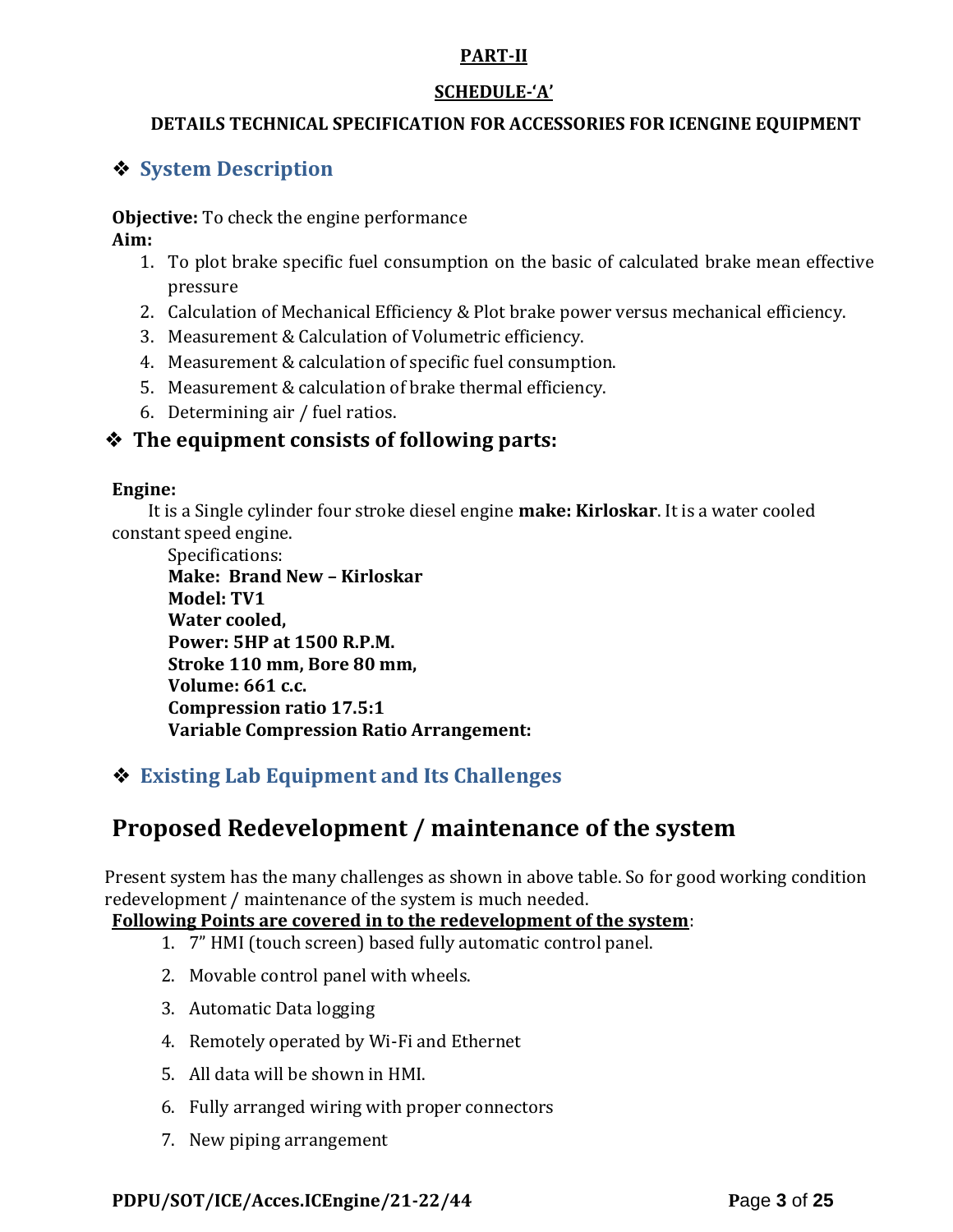8. Some sensors are required for replacement and some are reusable as per the condition of the sensors.

| Sr. No. | Items                                                    | Replacement<br>Quantity | <b>Replacement with</b>                                                   |
|---------|----------------------------------------------------------|-------------------------|---------------------------------------------------------------------------|
|         | <b>Temperature Sensors</b>                               |                         | K-Type                                                                    |
| 2       | Rotameter                                                | 2                       | Flow Meter Digital output                                                 |
| 3       | Fuel flow meter                                          |                         | Flow Meter Digital output                                                 |
| 4       | P-Theta<br>(P-Sensor available so No<br>need to replace) |                         | Required Maintenance for<br>accurate with calibration and data<br>Logging |
| 5       | Load cell and Indicator<br>(No need to replace)          |                         | Required calibration and accurate<br>data logging                         |
| 6       | <b>RPM</b> Indicator                                     |                         | Need to replace with new                                                  |
|         | Air flow sensor                                          |                         | Need to replace with new                                                  |
| 8       | Control panel Box<br>.                                   |                         | Replacement or Repair with new<br>technologies.                           |

**Below table shows that the components/sensors need to replace or repair.**

### **Terms and Conditions:**

- Local manufacturer are preferred for this system accessories.
- Make sure the sensors are calibrated and data acquired from the system is accurate data.
- Make sure the system comes with advance functionality.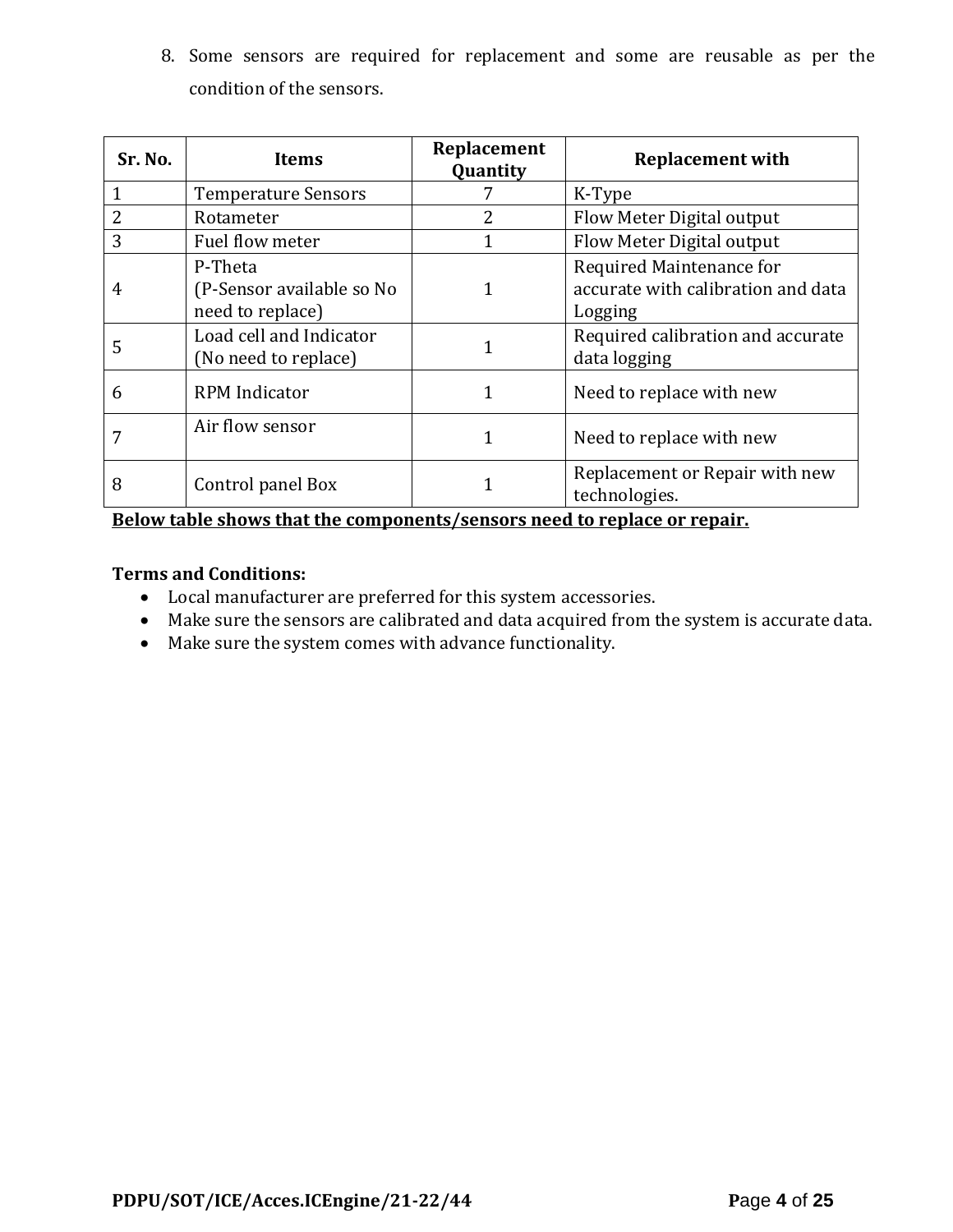### **PART-III**

#### **GENERAL COMMERCIAL TERMS AND CONDITIONS**

#### **DEFINATIONS:**

- Tenderer/Supplier/Bidder: These terms are synonym and mean the firm who intends or who has submitted offer in response to this tender.
- Tender / Bid Document: means this tender document.
- PDPU: Pandit Deendayal Energy University having it office at Raisan Village, Gandhinagar-382007 and includes it's successors and assignee.
- **1**1. The tenderer should thoroughly read all the clauses of the tender document before submitting the duly filled in Tender.

Tenderer shall place the following **ANNEXURES as FIRST EIGHT pages** of their Technical Bid in the following sequence.

| <b>FIRST PAGE</b>   | <b>ANNEXURE-1</b>   |
|---------------------|---------------------|
| <b>SECOND PAGE</b>  | <b>ANNEXURE - 2</b> |
| THIRD PAGE          | <b>ANNEXURE - 3</b> |
| <b>FOURTH PAGE</b>  | <b>ANNEXURE - 4</b> |
| <b>FIFTH PAGE</b>   | <b>ANNEXURE - 5</b> |
| <b>SIXTH PAGE</b>   | <b>ANNEXURE - 6</b> |
| <b>SEVENTH PAGE</b> | <b>ANNEXURE - 7</b> |
| EIGHTH PAGE         | <b>ANNEXURE - 8</b> |

# **2 SUBMISSION OF BID DOCUMENT:**

PDPU follows two bid systems. Tenderer shall submit two separate bids viz.

- a) Techno Commercial Bid (Technical Bid) **and**
- b) Price Bid as under.

#### **(a) Technical Bid: This shall be in sealed envelope. It shall be super scribed**

|  | Technical Bid: Tender No.<br><b>Name of Bidder:</b> |  |
|--|-----------------------------------------------------|--|
|--|-----------------------------------------------------|--|

#### **It shall contain the following**

(i) Eight pages as mentioned in condition 1 above and

#### **TENDERERS SHOULD FURNISH THE FOLLOWING DETAILS:**

[1] Technical Specifications(Part-II) and General Term & Conditions(Part –III) of Tender Document Duly Sign on each page by Authorized Signatory as token of his acceptance.

[2] Audited Accounts of last three years of the firm.

[3] Performance reports if any.

[4] Consent letter from their principals to manufacture such items.

- [5] All the testing equipment MUST have been calibrated up to date.
- [6] List of customers
- (ii) All the information and supporting documents for (i) above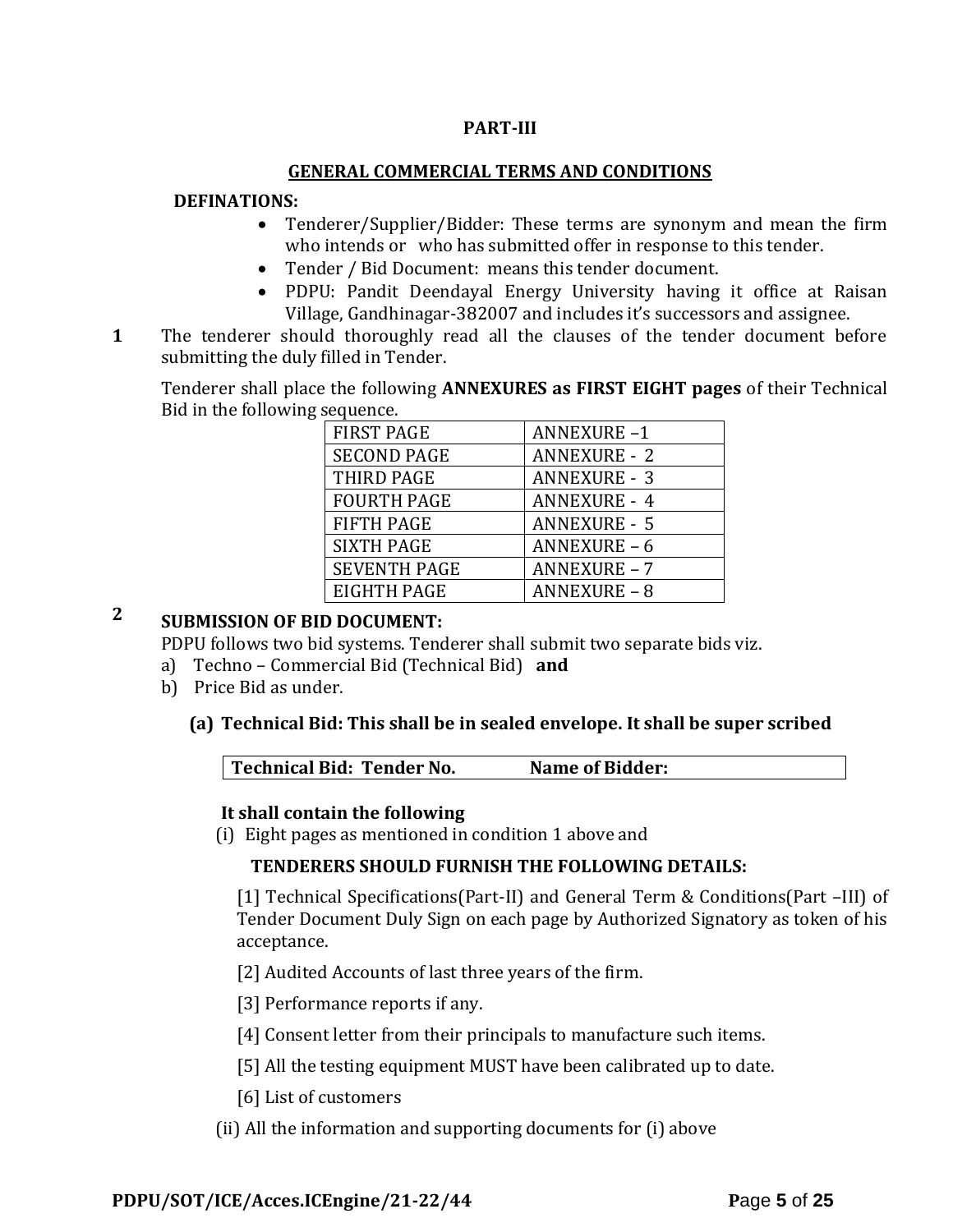(iii) Details, Documents, Literature, certificates etc. for the equipment / Material offered.

## **(b)Price Bid: This shall be in sealed envelope.**

It shall contain offer price in the form specified in the tender document as Schedule- 'B'. The Printed Price list or price in different format will render the offer liable for rejection. **It shall be super –scribed as:**

Price Bid: Tender No.: Name of Bidder:

**c) EMD Envelope**: This envelop shall contain the following:

Demand draft or Bank Guarantee, as the case may be, for EMD supporting document, as mentioned hereof, if bidder seeks exemption in EMD **It shall be super – scribed as :**

|  | EMD Envelop: | Tender No.: | Name of Bidder: |
|--|--------------|-------------|-----------------|
|--|--------------|-------------|-----------------|

## **d) Main Envelope: This envelope shall contain envelop of Technical bid, envelop of EMD and Price Bid. It shall be super – scribed as :**

| Main Envelop:<br>Name of Bidder:<br>Tender No.: |  |
|-------------------------------------------------|--|
|-------------------------------------------------|--|

The entire bid document (Main envelope mentioned above) should be submitted so as to reach this office not later than 02.00 P.M. on due Date as specified in the tender notice through RPAD / Speed post or Courier only

Incomplete bids and amendments and additions to bids after opening of the bids will be ignored out rightly.

The technical scrutiny committee of PDPU shall evaluate the techno-commercial view of the tender. PDPU reserves the right to open or not to open the price bid of the bidders on the basis of their past performance of their supplied materials.

**The price bid of those who are techno-commercially qualified shall only be opened.** 

## **3 PRICE EVALUATION:**

No price preference shall be given on any account. All tenders will be evaluated on firm price end-cost basis; The parties however shall give the detailed break-up of the end cost. If PDPU feels that there is lack of serious competition or for any other reasons, PDPU may negotiate with the L-1 party. PDPU's decision to accept any or all tenders shall be final and binding on all the parties. However, the DG of PDPU or the Authorized committee at its sole discretion reserves the right to negotiate with other tenderer in case the technical specification of some or all products are found to be superior.

## **4 EARNEST MONEY DEPOSIT: (E.M.D.)**

E.M.D. is payable @1% of the value of the items offered. The EMD is payable by Demand Draft, of any Nationalized Banks, drawn in favor of the PANDIT DEENDAYAL ENERGY UNIVERSITY, payable at Ahmedabad. If the amount of EMD is more than Rs. 25000/- the same can be paid by an irrecoverable Bank Guarantee from any nationalized Bank in a standard format prescribed by PDPU (Format given in this tender document).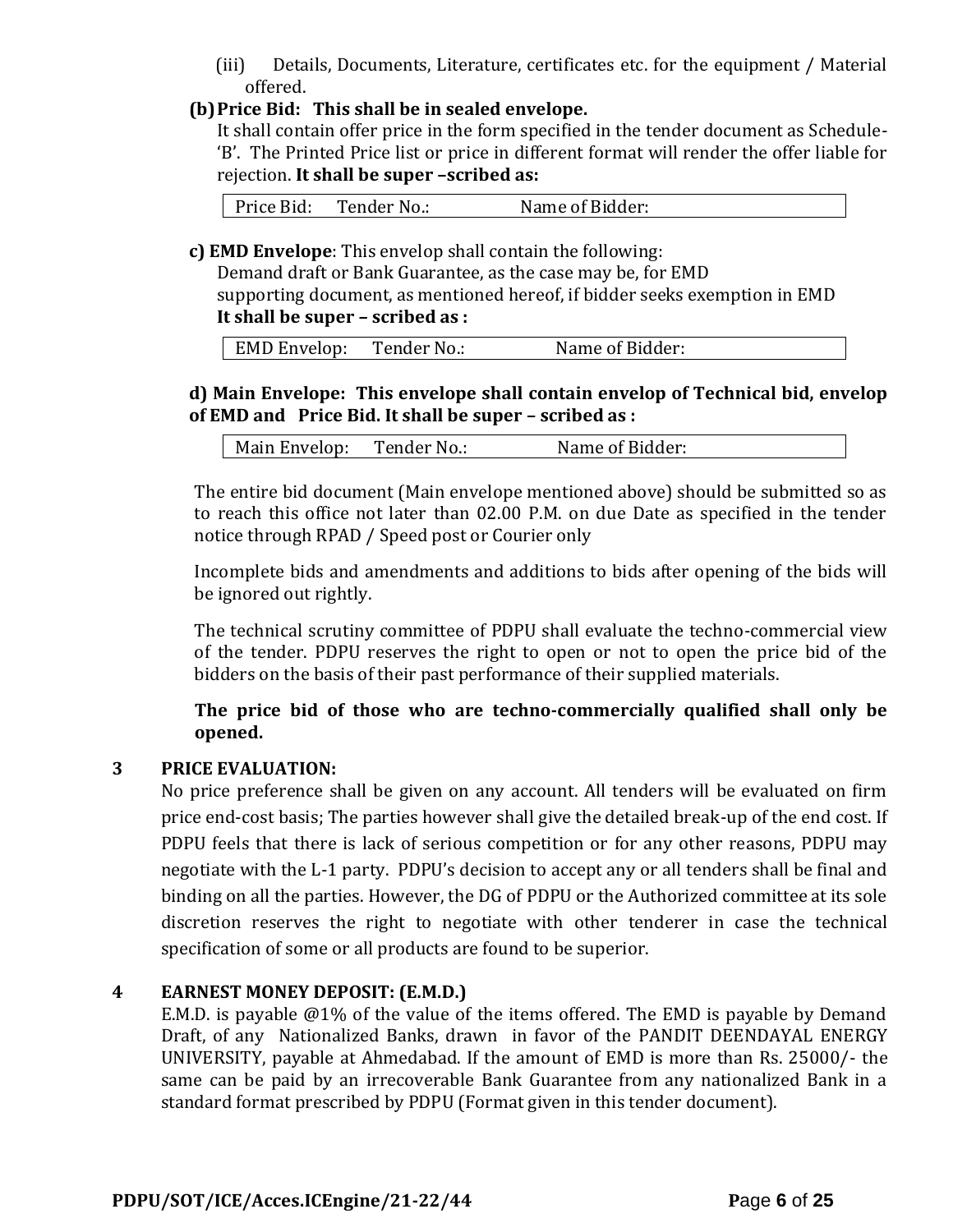## **5 DELAYED AND LATE TENDERS:**

**No Tender shall be accepted / opened in any case which are received after due date and time of the receipt of tender irrespective of delay due to postal services or any other reasons and PDPU shall not assume any responsibility for late receipt of tender. Any correspondence in this matter will not be entertained.**

### **6 PRICES:**

The details of the price shall be given in Price Bid (Schedule-B) only and nowhere else. Prices quoted shall be FIRM and on F.O.R. Destination basis (i.e. PDPU,Gandhinagar). However, the Tenderer should indicate in the Price Bid, the break-up of Unit F.O.R. Destination Prices with break-up of Unit Ex-works price ,Excise duty, GST, Custom Duty, average freight, packing charges, and Insurance Charges. Tenderer should quote the Freight as well as Insurance Charges both separately as shown in price bid. Please note that payment of excise duty will be made only on Ex-Work prices. Also, please mention rate of Excise duty. If this is not specifically mentioned then PDPU will have the option to take the prices as exclusive of taxes and duties (at maximum slab rates) for the evaluation of the tenders.

The Tenderer should invariably indicate the total unit end cost price considering all their costs / calculations in the Price bid itself for each item and all sub-items if any. This is mandatory. Cost components hidden / furnished elsewhere will not be considered and will be ignored out-rightly.

## **Only for Traders - Tender:**

[i] In case of a trader-**tender**, if the quotation is furnished for all inclusive rates and the rates of taxes and duties are indicated without indicating the amount, in such cases, the **price** is eligible for statutory variation.

[ii] Where the trader-**tender** quotes all inclusive rates without indicating the rate of Taxes and Duties included in the quoted price, the price is not eligible for any statutory variation.

## **7 REFUND / FORFIETURE OF E.M.D**

EMD will be forfeited if (i) the tender, it covers, is withdrawn during the validity of the offer or (ii) the Tenderer fails to furnish / deposit the Performance Guarantee towards Execution Period (security deposit).

EMD of the unsuccessful tenderer's will be returned without intimation within 60 days of placing of the order to the successful Tenderer subject to the unsuccessful bidder returning the original receipt of the EMD together with the advance stamped receipt, to the Accounts Officer of PDPU.

EMD will be returned to the successful bidders, only on their submission of performance guarantee towards execution period against order released to them.

## **8 PERFORMANCE GUARANTEE (PG) TOWARDS EXECUTION PERIOD: (i.e. SECURITY DEPOSIT):**

Successful tenderers will be required to pay an amount equivalent to 10% (Ten) of the value of the purchase order as Performance Guarantee (Security Deposit) within 10 days from the date of the purchase order failing which the purchase order is liable to be cancelled at the cost and the risk of the successful Tenderer (at the discretion of PDPU).

It can be paid by Demand Draft drawn in favour of PANDIT DEENDAYAL ENERGY UNIVERSITY payable at Ahmedabad or in the form of Bank Guarantee from Nationalized Bank if the amount is more than Rs.35,000/-.

## **PDPU/SOT/ICE/Acces.ICEngine/21-22/44 P**age **7** of **25**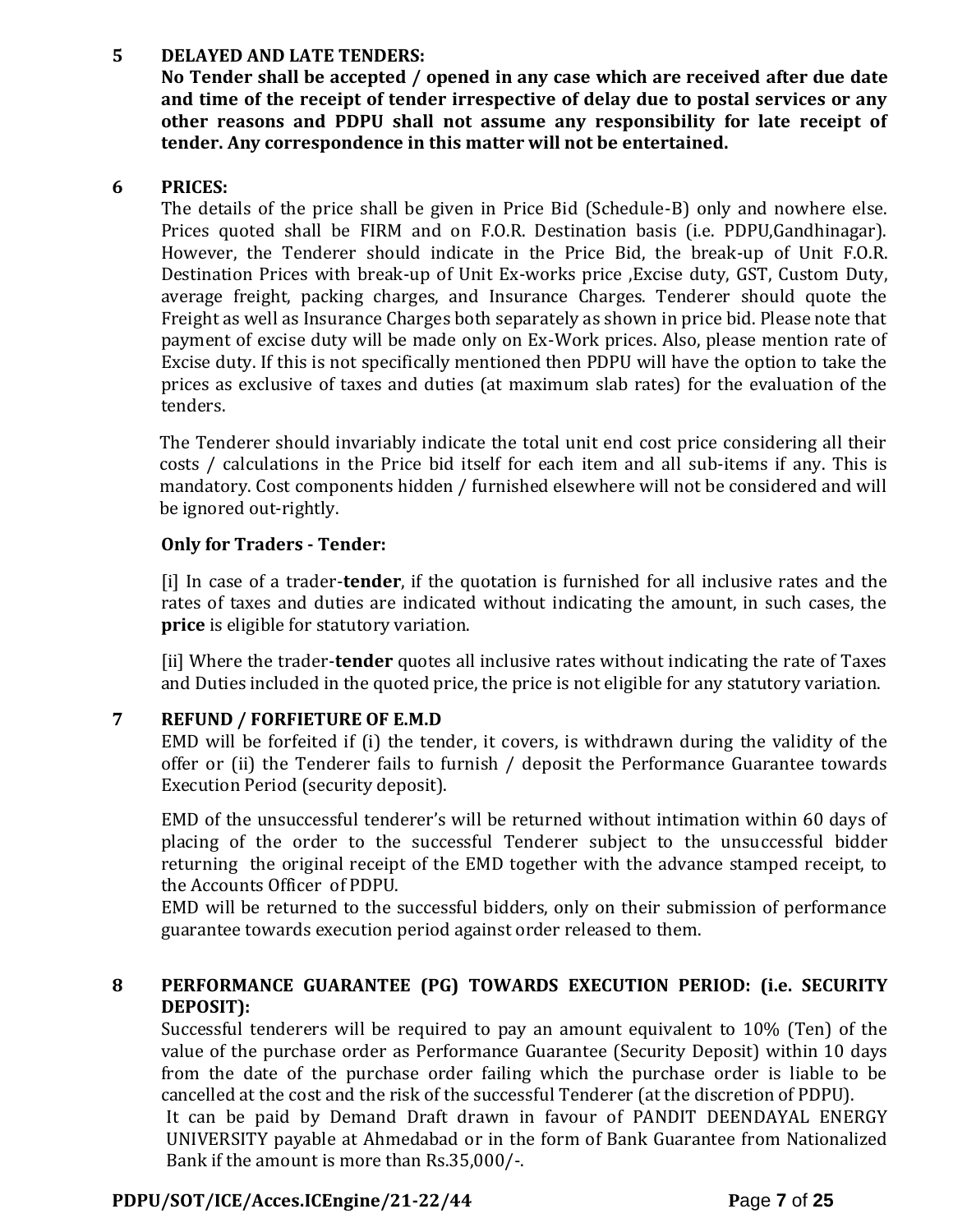The Bank Guarantee will be executed on the standard form prescribed by PDPU as APENDIX - I.

The Bank Guarantee so furnished should have clear one time validity till the completion of the order in all respects. Bank Guarantee for Interim period will not be acceptable. If by any reasons the supply period is extended then the supplier shall undertake to renew the Bank Guarantee at least one month before the expiry of the validity failing which PDPU will be free to encash the same.

The successful bidder/s shall have also to furnish PG (as specified here of) for the contract value towards warranty / guarantee period separately as applicable as per tender conditions.

Performance Guarantee towards Execution Period (Security Deposit) will be returned on successful completion of the Order and only after the Performance Guarantee towards warrantee/guarantee, as mentioned above, is submitted.

#### **9 VALIDITY OF THE OFFERS:**

The offers shall to be kept valid for a period of 120 days from the date of opening of technical bids. In case the finalization of the tender is likely to be delayed, the tenderers will be asked to extend the same without change in the prices or any terms and conditions of the offer. If any change is made, original or during the extended validity period, the offers will be liable for outright rejection without entering into further correspondence in this regard and no reference will also be made.

## **10 TRUCK RECEIPT (T.R) / AIRWAY BILL (A.B)**

All the Goods should be dispatched freight paid and the A.B / T.R should be forwarded directly to PDPU Office at Raisan Village, Gandhinagar. The demurrage charges, if any, paid by the PDPU due to delay in informing PDPU or any other reason attributable to supplier, will be deducted from his bill. It is essential that packing notes and invoices are furnished in respect of every consignment.

The supplier will be responsible for any damages / shortage claim rejected by the respective Authorities for want of a clear A.B / T.R.

Materials may be dispatched by any convenient mode of transport and up to PDPU i.e. F.O.R Destination.

## **11 PACKING AND FORWARDING CHARGES:**

The prices shall be inclusive of packing & forwarding charges. The Materials should be strongly and adequately packed to ensure safe arrival at destination. The materials dispatched from overseas by Air / Shipping should be packed such that it can withstand rough handling and possible corrosion due to exposure to salt laden atmosphere, salt spray or open storage. All packing must be clearly marked with order Number and consignee's name and address.

#### **12 TRANSIT INSURANCE:**

All the materials will be required to be supplied up to Destination against all transit risks, such as damage, loss, theft, fire, etc. The insurance period shall cover 15 days after the date of receipt of materials at site to enable PDPU to check up stores fully. The suppliers will be responsible for free replacement of such stores which have been received short, damaged or broken within 15 days.

The cost of damaged, defective stores materials will however be deducted from the bills of the suppliers and will be refunded only after replacement thereof. It will be the

## **PDPU/SOT/ICE/Acces.ICEngine/21-22/44 P**age **8** of **25**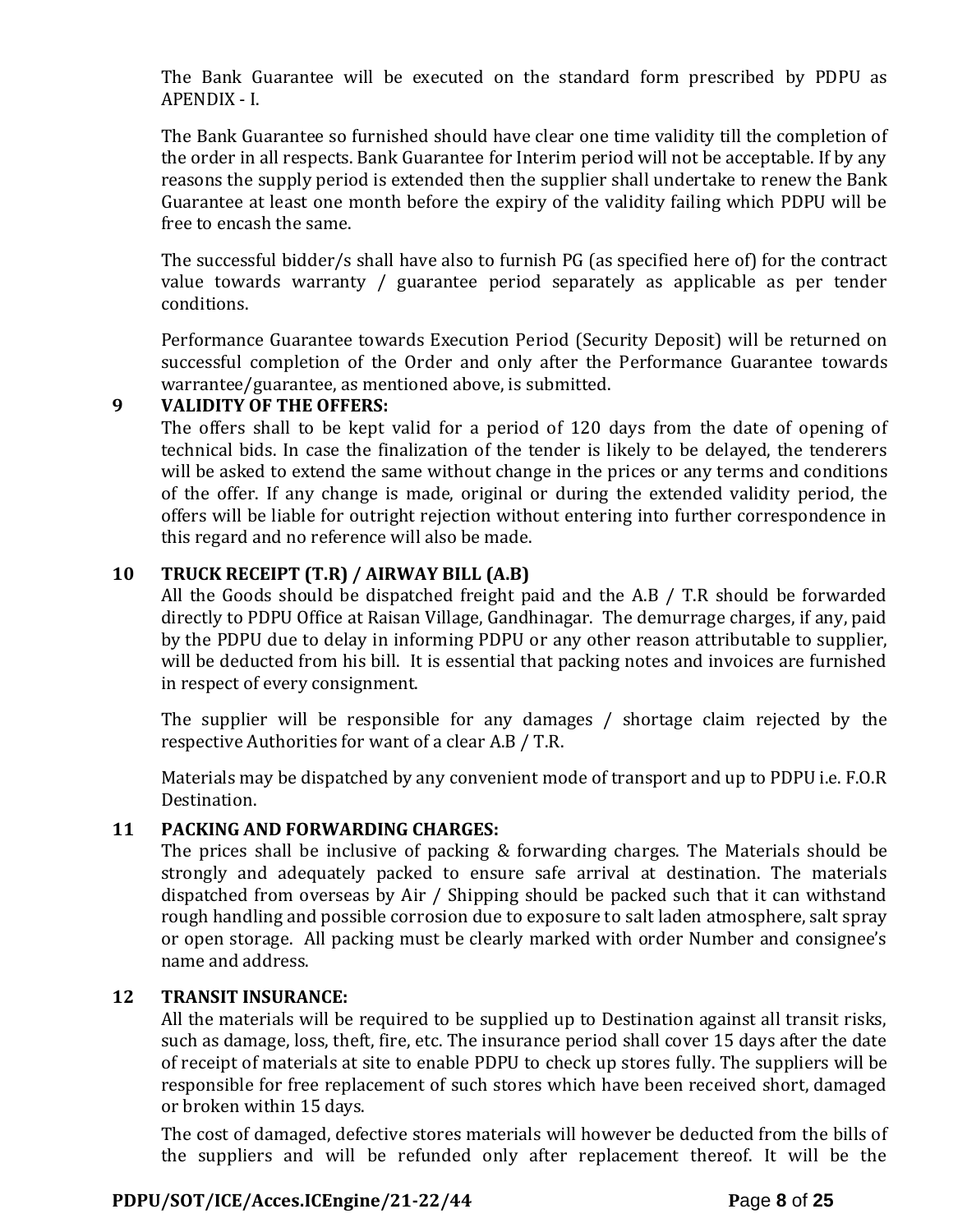responsibility of the supplier to lodge claim against the insurance on receiving necessary advice from PDPU.

## **13 ACCEPTANCE OF STORES:**

The equipments/ materials to be supplied against this tender are subject to their acceptance by PDPU or any other Officer deputed for this purpose.

#### **14 UNLOADING:**

Unless specified otherwise in the purchase order, Unloading of the materials shall be arranged by PDPU.

#### **15 STATUTORY VARIATION:**

Any statutory increase or decrease in the taxes and duties subsequent to the offer under this tender if it takes place within the original contractual delivery date will be to PDPU account subject to the claim being supported by documentary evidence. No increase due to such variation shall be allowed for the portion of the delivery after the original contractual delivery date. However, if any decrease takes place after the contractual delivery date, the advantage will have to be passed on to PDPU.

#### **16 PAYMENT TERMS :**

#### **A. In case of Domestic(i.e. Indian) Supplier the payment Terms as Under :-**

- 70% of Payment only after proper verification of the delivered equipments by the vender.
- Remaining 30% Payment of invoice value within one month on successful installation, Commissioning and training.

#### **B. In case of Foreign Supplier the Payment Terms is as Under :-**

- 90 % payment through Irrevocable Letter of Credit.
- 10 % payment through Wire Transfer within 5 (five) Working Days after the date of Successful Commissioning and Installation of the System. **OR**
- 90% payment will be released through wire Transfer within 5 (five) Working Days after receipt of the material.
- 10% payment will be released through Wire Transfer within 5 (five) Working Days after the date of Successful Commissioning and Installation of the System. **OR**
- 100 % through Wire Transfer within 5 (five) Working Days after the date of Successful Commissioning and Installation of the System.
- **Installation:** All arrangement for installation must be made by concern Vender.

#### **17 REPEAT/ADDITIONAL ORDERS:**

PDPU reserves the right to place repeat order / additional order on the successful tenderers up to 25% of the original quantity of the P O at the same prices, terms and conditions stipulated in the original contract during three months from the date of Purchase Order.

#### **18 DELIVERY PERIOD:**

The Tenderers will have to quote a firm delivery period subject to the force Majeure conditions as accepted by PDPU. Tenderer should mention their delivery period. Time being the essence of this tender, delivery period shall be strictly adhered to. Delay in execution of order on account of any reasons will be subject to levy of penalty.

## **19 PENALTY FOR LATE DELIVERY:**

#### **PDPU/SOT/ICE/Acces.ICEngine/21-22/44 P**age **9** of **25**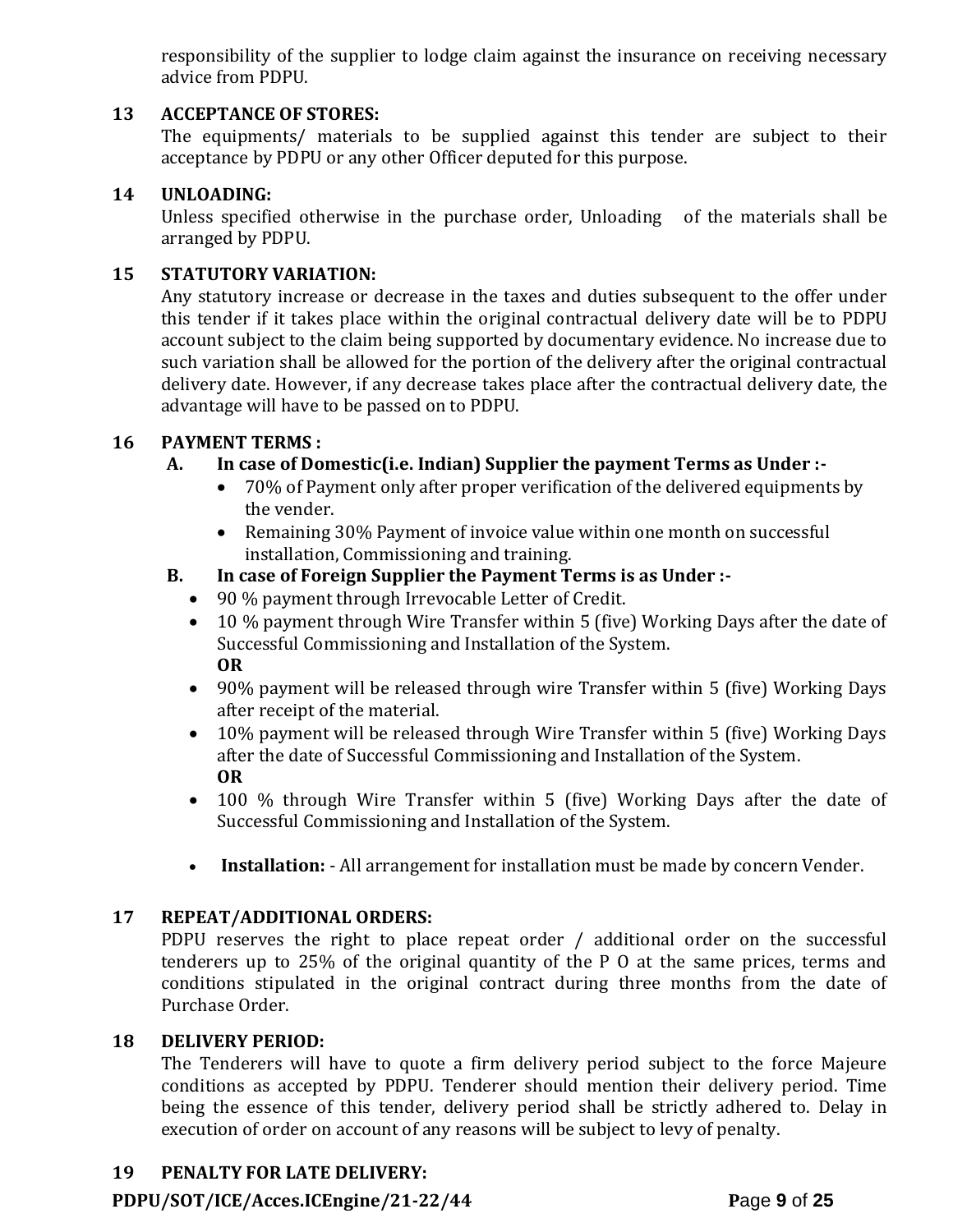**In case, the materials are not delivered within the period stipulated in the order, penalty shall be levied at ½% per week on the prices (End cost excluding taxes) subject to maximum 10% reckoned on the value of late delivered supplies.**

Due consideration will be given to waive levy of penalty for the reasons absolutely beyond suppliers control for which documentary evidence will have to be provided. The request for extension in delivery giving reasons and supporting documents shall have to be made available within one month on completion of the supply, and no request to waive levy of penalty will be entertained / reviewed during the execution of order.

## **20 EXTENSION IN CONTRACTUAL DELIVERY DATE:**

It will be supplier's responsibility to ensure that goods are delivered within the stipulated delivery period. However, if PDPU may consider extension of delivery period with or without statutory variations, for the reasons beyond the control of the tenderer and subject to the Penalty as mention hereof.

Such extension will be subject to the following conditions.

[a] No increase in price on account of any statutory increase in or fresh imposition of customs duty, excise duty, GST or on account of any other tax or duty shall be admissible on the material delivered after the original contractual delivery date.

[b] Notwithstanding any stipulation in the contract for increase in price on any other ground, no such increase which has become effective on or after the contractual delivery date shall be admissible on material delivered after the original contractual delivery date.

[c] Nevertheless, PDPU shall be entitled to the benefit of any decrease in price on account of reduction in or remission of customs duty, excise duty, GST or on account of any other tax or duty or on any other ground as stipulated in the P.O., which takes place on or after the contractual delivery date of the said P.O. for the material delivered after the original contractual delivery date.

#### **21 REPLACEMENTS OF GOODS BROKEN, DAMAGED OR SHORT:**

In the event of any material or part thereof found broken or damaged or received short during transit or during installation or Commissioning or testing at site, before commissioning in service the suppliers shall replace the same free of cost. However, PDPU will recover amount equivalent to the cost of such damaged / broken / short supplied materials and will repay when actual replacement is given.

#### **22 POST TENDER CORRESPONDENCE / ENQUIRIES:**

The Tenderer will be refrain from pursuing / canvassing the matter, directly or indirectly with any Office of PDPU as otherwise the same would amount to disqualification of the tender.

- **23** PDPU shall have the right to make any changes, additions / deletions or modifications in any terms / conditions or quantity of the tender and / or specifications as may be deemed necessary by PDPU at its sole discretion at any time before the due date of opening of the tender.
- **24** PDPU does not accept the printed conditions of any Tenderer. It will be ignored without any reference; hence tenderers should withdraw such printed conditions if they have any. PDPU shall accept only unconditional tender.

**PDPU/SOT/ICE/Acces.ICEngine/21-22/44 P**age **10** of **25 25** If technical deviations furnished by the Tenderer are not agreeable to PDPU, the offers may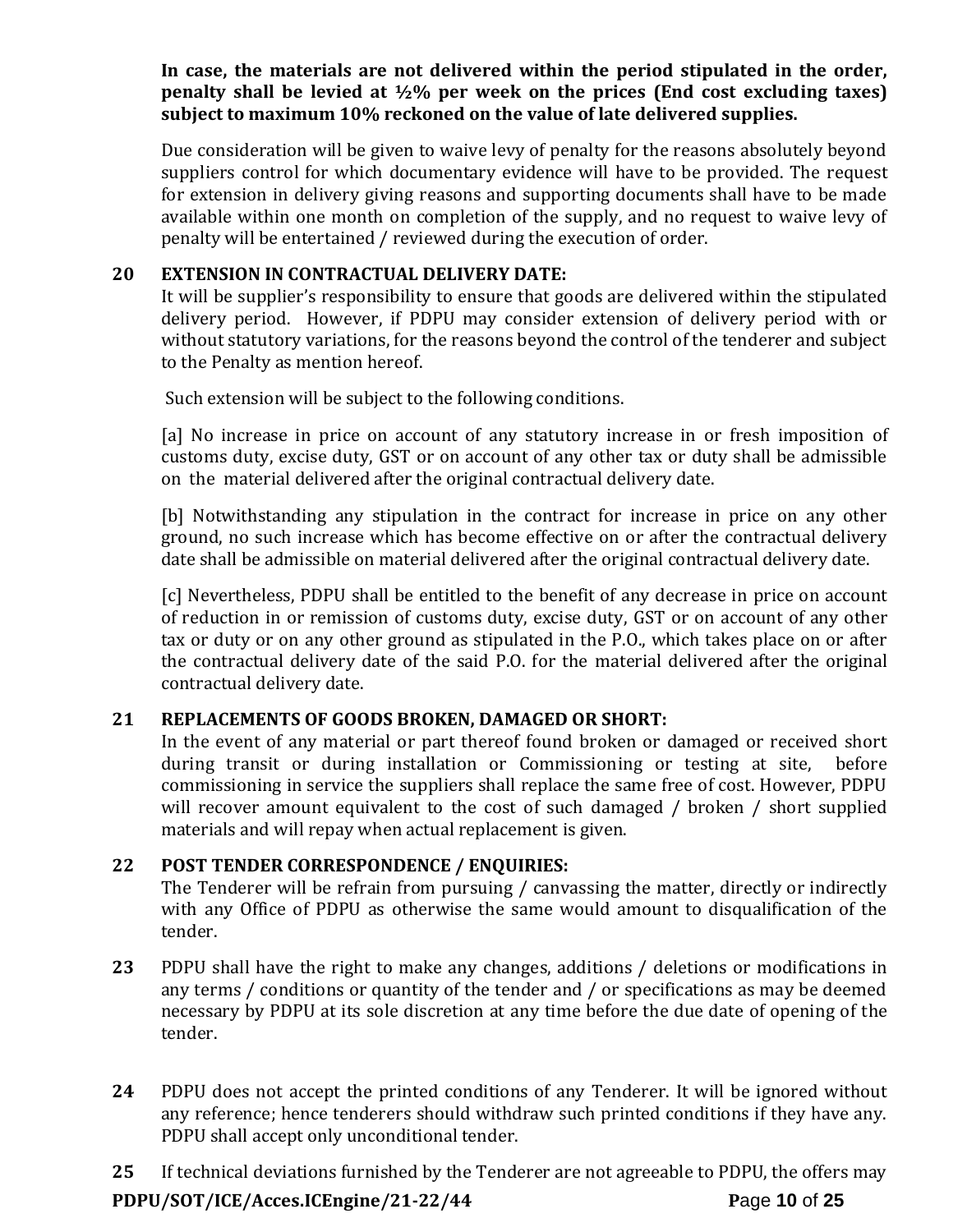be ignored. However it will be solely at discretion of PDPU to consider the technical deviations OR not for considering the Tenderer. No correspondences of the Tenderer will be entertained in this matter.

- **26** Please indicate whether the goods offered are first sale or second sale so as to determine the payment of GST.
- **27** Revision of prices or any commercial terms affecting the price after opening of technical bids shall not be considered and will be ignored.
- **28** Tenderers shall indicate the name of their partners of their manufacturing firm.
- **29** Tenderer should specifically mention in the offers the name of the Partners / Proprietor / Directors who is / are the signing authority.

#### **30 GUARANTEE:**

If the goods, stores and equipments found defective due to bad design or workmanship the same should be repaired or replaced by the tenderer free of charge if reported within 18 months of their receipt at site or 12 months from the date of commissioning of equipments whichever is earlier. Tenderer will be responsible for the proper performance of the equipments / materials for the respective guarantee period.

#### **31 APPROVAL:**

The goods shall be subject to the approval of PDPU after receipt of the Material at site.

**32** PDPU would prefer the offers from manufacturers directly. All the manufacturers should quote for those items, which are actually manufactured at / rolled by their plants. This should be strictly adhered.

PDPU reserves the right to inspect, suppliers factory at any time during the currency of the contract in case order is placed on supplier and also to inspect manufactured material before testing / packing / dispatch.

**33** If in any company, the interest of any employee of the PDPU. or his relative as defined in Section VI of the Company's Act. 1956, is 10% or more, PDPU will not deal with such company at all. Tenderer therefore, must specifically disclose this fact in his technical Bid. Non-disclosure of such facts would disqualify the Tenderer for further dealing with PDPU.

#### **34 TERMINATION OF CONTRACT:**

In case, the supplier fails to deliver the stores / materials / equipments or any consignment thereof within contractual period of delivery or in case the stores are found not in accordance with prescribed specification and/or the approved sample, PDPU shall exercise its discretionary power as under:

[a] To recover, from the supplier as agreed, by way of penalty clause above,

or

[b] To purchase from elsewhere, after giving notice of 15 days to the supplier, on his account and his risk

or

[c] To cancel the contract.

or

[d] PDPU at any time terminate the contract by giving written notice to the qualified Bidders/Tenderer without compensation to the qualified tenderer, if he become bankrupt or otherwise, insolvent or in case of dissolution of firm or winding up of company provided that such termination will not prejudice or effect any right of action or remedy which has thereafter to the University.

## **PDPU/SOT/ICE/Acces.ICEngine/21-22/44 P**age **11** of **25**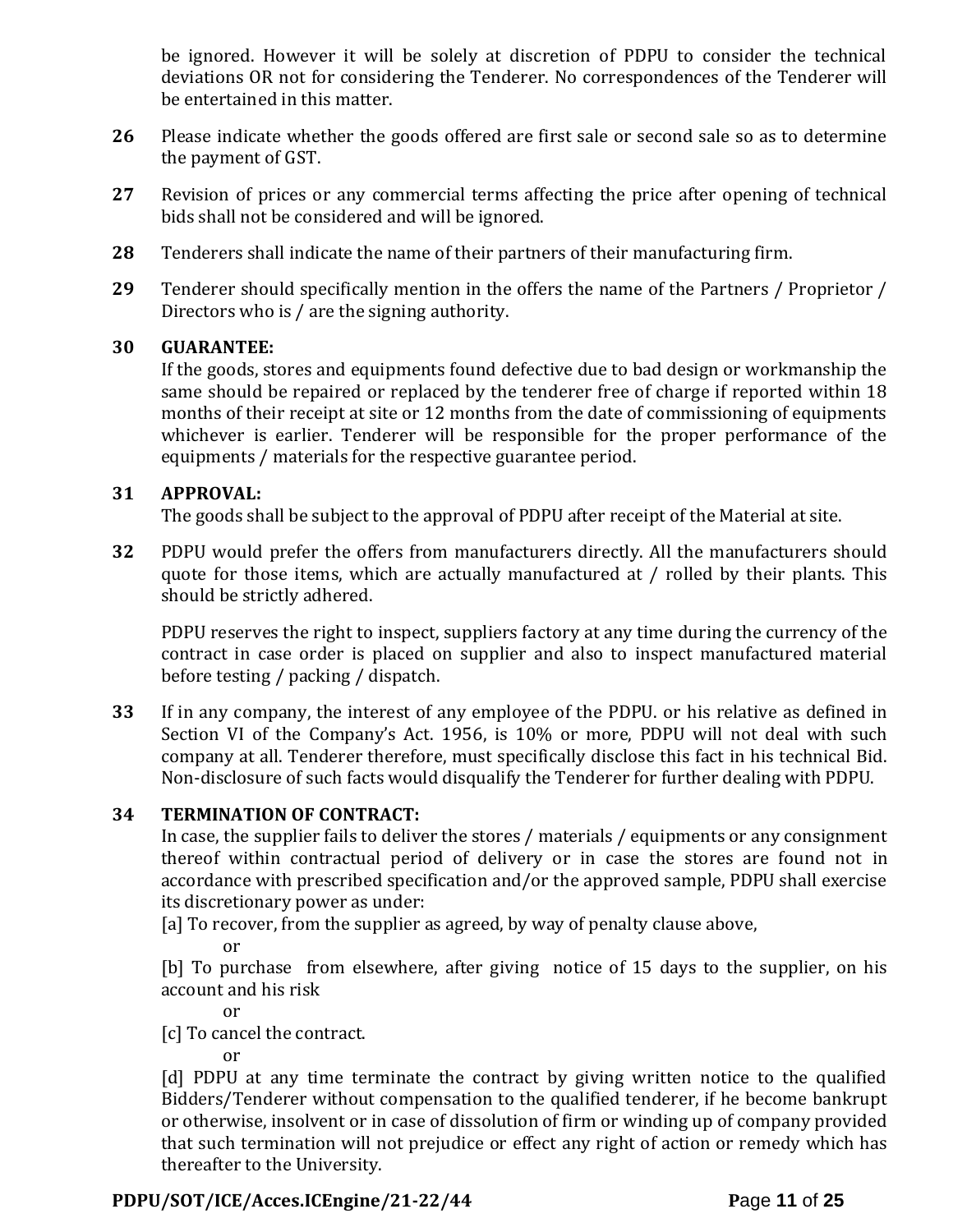In the event of the risk purchase of stores of similar description, the opinion of PDPU shall be final. In the event of action taken under clause (a) or (b) above, the supplier shall be liable to pay for any loss which PDPU may sustain on this account

Further, "PDPU" reserves the right to terminate the Contract (i.e. Purchase order) at any time, without assigning any reasons, whatsoever, by giving a notice or not less than period of ONE month. Suppliers will not be entitled for any compensations / damages / losses, refund by PG whatsoever, on account of such termination of the Contract."

## **35 ARBITRATION:**

All questions, disputes or differences whatsoever which may at any time arise between the parties to this agreement touching the agreement or subject matter thereof, arising out of or in relation to there and whether as to construction or otherwise shall be referred to the decision of the Sole Arbitrator, appointed by the PDPU, for that purpose, who shall be a retired High Court Judge or retired District and Sessions Judge, and the decision of the said Arbitrator shall be final and binding upon the parties. Reference to the arbitration shall be governed by the provisions of Indian Arbitration & Conciliation Act. 1996 as amended from time to time and the rules made there under.

## **36 JURISDICTION:**

All questions, disputes or differences arising under, out of or in connection with the Tender / Contract shall be subject to the exclusive jurisdiction of Ahmedabad court.

- **37** If the tenderer is an Agent, he will have to give information and declare the name of the principal from which he will source the materials along with company's written confirmation about quality and backup performance guarantee. Only on getting complete information from Agent, such offer, if found suitable, shall be considered.
- **38** PDPU reserves the right to cancel any or all the offers / bids or to accept any offer without assigning any reasons.

In case PDPU finds that there is an attempt of cartel in the prices, PDPU reserves the right to consider or reject any or all the parties offers without assigning any reasons thereof.

- **39** PDPU reserves the right to increase or decrease the quantity against each item/s while placing the order.
- **40** The names of the Partners / Directors / Sole Proprietors and responsible person and his updated Address / Telephone, Fax Numbers etc. should be invariably mentioned in the Annexure provided for this purpose in this document.
- **41** The Tenderer must give in his offer, the full name and address with phone, Fax & mobile numbers of the Authorized Representative to do liaison work with PDPU on their behalf.
- **42** The tenderers should invariably write the name and address of the Company, both on sealed covers of EMD, Technical & Price Bids. The tender covers without the name and address will not be opened.
- **43** The tenderers are required to furnish the technical information and the Guaranteed technical particulars (GTP) along with company seal and signature of the Tenderer on each and every page / papers of the tender documents.
- **44** Tenderer should invariably fill up all the details of all the Annexure/s including the prices in the Price Bid Annexure of this tender document and should be duly signed by authorized signatories with their rubber stamp and along with Company's seal / stamp affixed on each paper.

## **PDPU/SOT/ICE/Acces.ICEngine/21-22/44 P**age **12** of **25**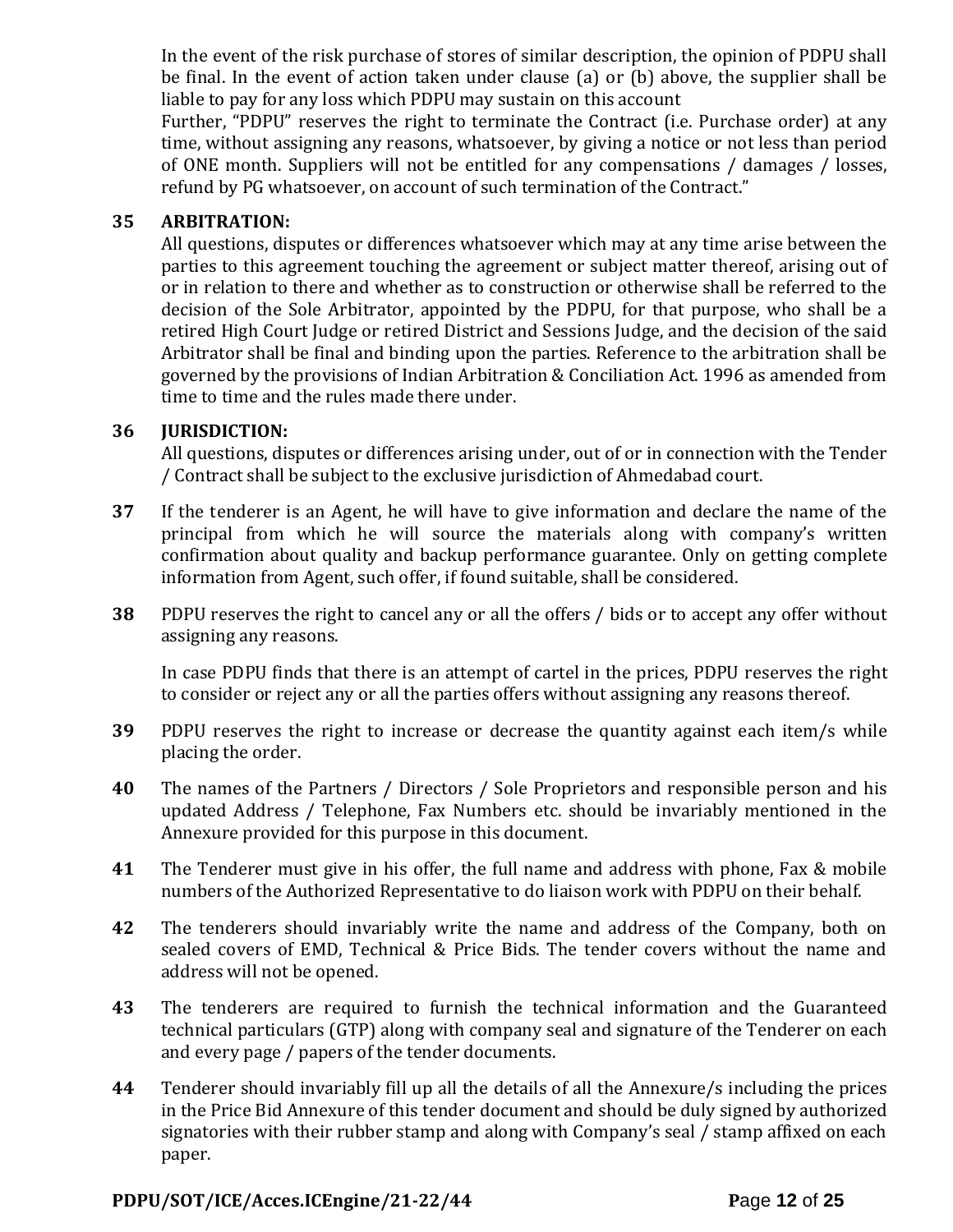- **45** If the Tenderer fails to pay the Security Deposit or defaults in execution of the orders placed or if PDPU suffers any financial loss due to this, then PDPU will be at liberty to adjust the amount from other orders of the same firm or by encashing the Bank Guarantee.
- **46** All the tenderers must ensure that all the relevant documents / papers submitted with the tender should be serially numbered, properly bounded / tied together and properly documented.
- **47** All the above points should be complied by the Tenderers. If not, tenders are likely to be ignored without making any further reference.

**--------------------×--------------------------×-------------------------×------------------------×-------------**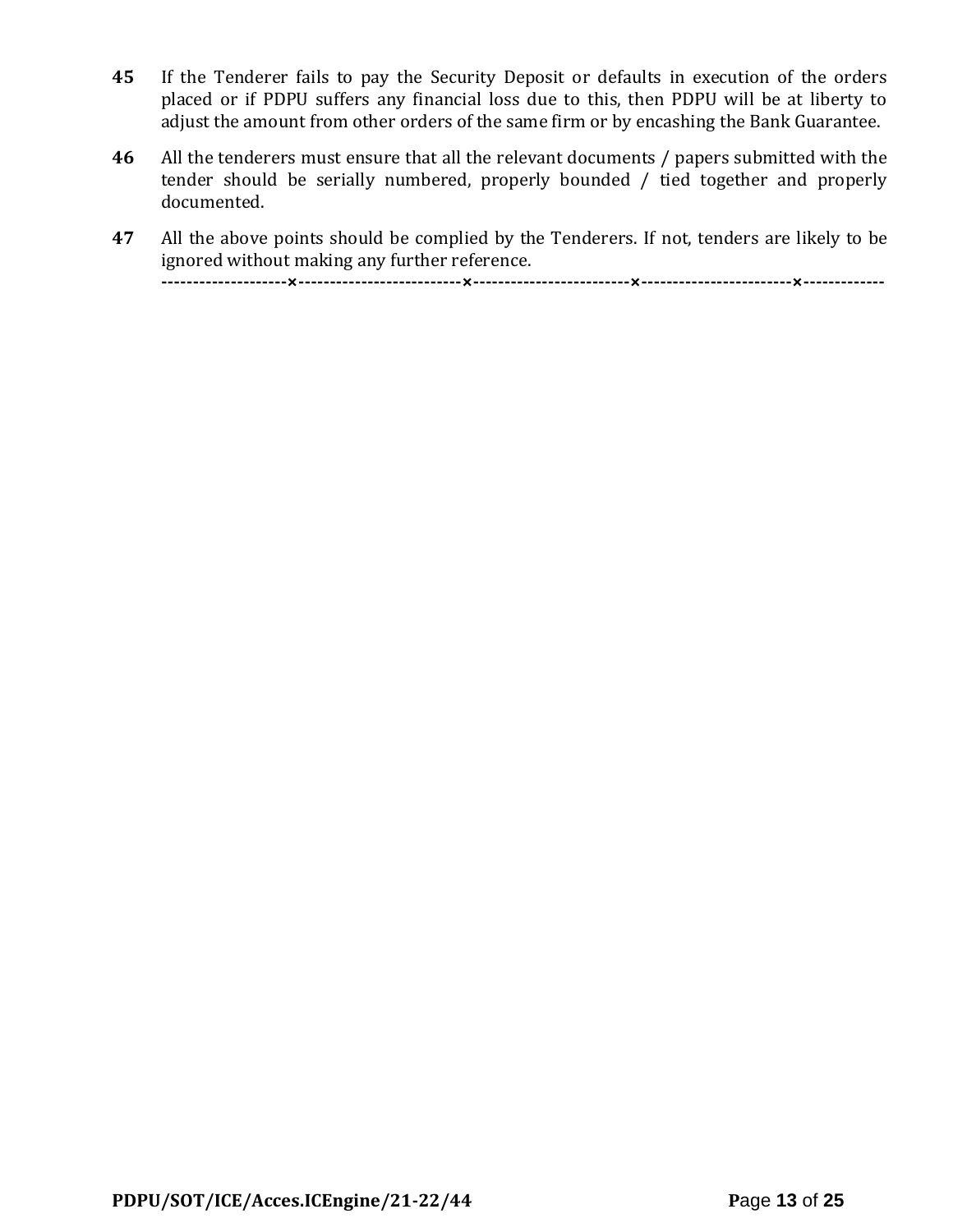## **E. M. D. BANK GUARANTEE FORMAT**

**FOR TENDER NO. PDPU / \_\_\_\_\_\_\_\_\_\_\_\_\_\_\_\_\_\_\_\_\_\_\_\_\_\_\_\_\_\_\_\_ \_**

## **APPENDIX – I**

## **(BANK GUARANTEE ON NON-JUDICIAL STAMP PAPER OF Rs.100/-)**

| Messer's WHEREAS                                                                                   | [Name & Address of the Firm] having             |  |  |  |
|----------------------------------------------------------------------------------------------------|-------------------------------------------------|--|--|--|
|                                                                                                    |                                                 |  |  |  |
| office) (Hereinafter called the 'Tenderer') wish to participate in the tender No. ____________ for |                                                 |  |  |  |
| <u>of</u>                                                                                          | (Supply/Erection/Supply & Erection Work) (Name) |  |  |  |
|                                                                                                    |                                                 |  |  |  |
| UNIVERSITY and WHEREAS a Bank Guarantee for (Hereinafter called the "Beneficiary")                 |                                                 |  |  |  |
| Rs. _________(Amount of EMD) valid till _____(Mention here date of validity of this                |                                                 |  |  |  |
| guarantee which will be 4 (FOUR) months beyond initial validity of Tender's offer) is required     |                                                 |  |  |  |
| to be submitted by the tenderer along with the tender.                                             |                                                 |  |  |  |

We, \_\_\_\_\_\_\_\_\_\_\_\_\_\_\_\_\_\_\_\_\_\_\_\_\_\_\_\_\_\_\_\_\_\_\_\_\_\_\_\_\_\_\_\_\_\_\_\_\_\_\_\_\_\_\_\_\_\_\_\_\_\_\_\_\_\_\_\_

|                                                                                                  |  |  | (Name of the Bank and address of the Branch giving the Bank Guarantee) |  |
|--------------------------------------------------------------------------------------------------|--|--|------------------------------------------------------------------------|--|
| having our registered office at ____________________(Address of Bank's registered office) hereby |  |  |                                                                        |  |
| give this Bank Guarantee No. ______________ dated ________ and hereby agree unequivocally and    |  |  |                                                                        |  |
| Unconditionally to pay within 48 hours on demand in writing from the PANDIT DEENDAYAL            |  |  |                                                                        |  |
| ENERGY UNIVERSITY or any officer authorized by it in this behalf any amount not exceeding        |  |  |                                                                        |  |
|                                                                                                  |  |  |                                                                        |  |
|                                                                                                  |  |  | (In words) to the said PANDIT DEENDAYAL ENERGY UNIVERSITY on behalf of |  |
| the Tenderer.                                                                                    |  |  |                                                                        |  |

We\_\_\_\_\_\_\_\_\_\_\_\_\_\_\_\_\_\_\_\_\_\_\_\_\_\_\_\_\_\_\_\_\_(Name of the Bank) also agree that withdrawal of the tender or part thereof by the tenderer within its validity or Non submission of Security Deposit by the Tenderer within one month from the date tender or a part thereof has been accepted by the PANDIT DEENDAYAL ENERGY UNIVERSITY would constitute a default on the part of the Tenderer and that this Bank Guarantee is liable to be invoked and encashed within its validity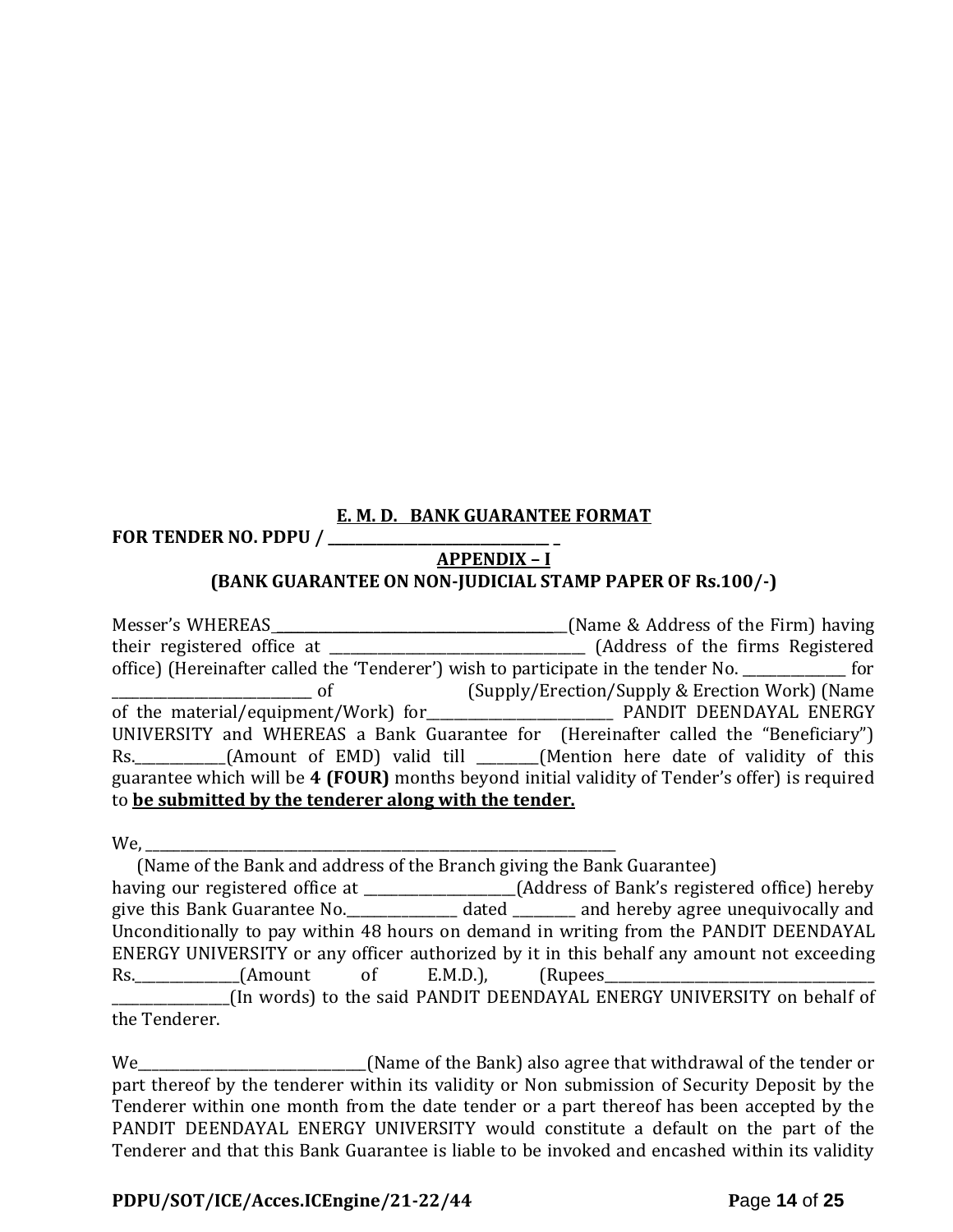by the Beneficiary in case of any occurrence of a default on the part of the Tenderer and that the encashed amount is liable to be forfeited by the Beneficiary.

This agreement shall be valid and binding on this Bank upto and inclusive of (Mention here the date of validity of Bank) and shall not be terminable by notice or by Guarantee) change in the constitution of the Bank or the firm of Tenderer Or by any reason whatsoever and our liability hereunder shall not be impaired or discharged by any extension of time or variations or alternations made, given, conceded with or without our knowledge or consent by or between the tenderer and the PDPU.

NOT WITH STANDING anything contained hereinbefore our liability under this guarantee is restricted to Rs.  $\frac{1}{2}$  (Amt. of E.M.D.) (Rupees \_\_\_\_\_\_\_\_\_\_\_\_\_\_\_\_\_\_\_\_\_\_\_\_\_\_\_\_\_\_\_\_\_\_\_\_\_) (In words). Our Guarantee shall remain in force till\_\_\_\_\_\_\_\_\_(Date of validity of the Guarantee). Place: Date:

Please Mention here Complete Postal Address of the Bank with Branch Code, Telephone and Fax Nos.

SIGNATURE OF THE BANK'S AUTHORISED SIGNATORY WITH OFFICIAL SEAL

#### **ON STAMP PAPER OF RS.100/-**

#### **FORM OF BANKER'S UNDERTAKING**

## **[For Performance Guarantees (PG) as per clause no.8 of commercial terms and conditions]**

We, Bank of <u>contain a set of</u> thereby agree unequivocally and unconditionally to pay within 48 hours on demand in writing from the **PANDIT DEENDAYAL ENERGY UNIVERSITY**. or any Officer authorized by it in this behalf any amount up to and not exceeding Rs. \_\_\_\_\_\_\_\_\_\_\_\_\_\_\_\_ (in words) Rupees\_ \_\_\_\_\_\_\_\_\_\_\_\_\_\_\_\_\_\_\_\_\_\_\_\_\_\_\_\_\_\_\_ to the said **PANDIT DEENDAYAL ENERGY UNIVERSITY** on behalf on  $M/s$ . \_\_\_\_\_\_\_\_\_\_\_\_\_\_\_\_\_\_\_\_who have entered into a contract for the supply/works specified below:

P.O. (A/T) No.\_\_\_\_\_\_\_\_\_\_\_\_\_\_\_\_\_\_\_\_\_\_\_\_\_\_dated\_\_\_\_\_\_\_\_\_.

This agreement shall be valid and binding on this Bank upto and inclusive of \_\_\_\_\_\_\_ and shall not be terminable by notice or by change in the constitution of the Bank or the firm of Contractors / Suppliers or by any other reasons whatsoever and our liability hereunder shall not be impaired or discharged by any extension of time or variations or alterations made, given conceded or agreed, with or without our knowledge or consent, by or between parties to the said within written contract.

"NOTWITHSTANDING" anything contained herein before our liability under this guarantee is restricted to Rs.

(Rupees\_\_\_\_\_\_\_\_\_\_\_\_\_\_\_\_\_\_\_\_\_\_\_\_\_\_\_\_\_\_\_\_\_\_\_\_\_\_\_\_\_\_\_\_\_ only). Our guarantee shall remain in force until

Place:

\_\_\_\_\_\_\_\_\_\_\_.

**PDPU/SOT/ICE/Acces.ICEngine/21-22/44 P**age **15** of **25**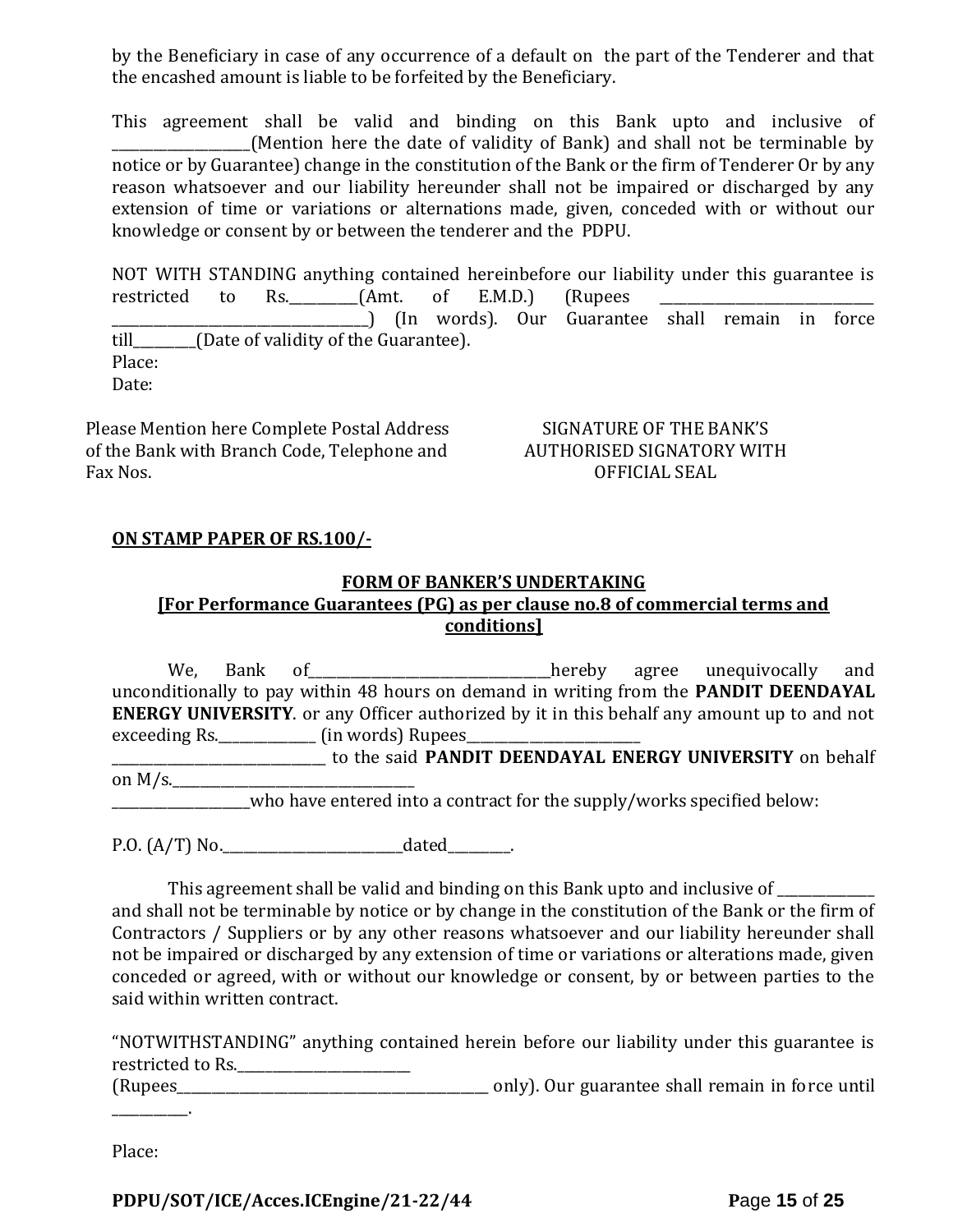Date:

Please Mention here Complete Postal Address of the Bank with Branch Code, Telephone and Fax Nos.

## SIGNATURE OF THE BANK'S AUTHORISED SIGNATORY WITH OFFICIAL ROUND SEAL

## **ANNEXURE – 1**

**I / WE, confirm that following documents are attached with the technical bid of the offer and should be placed as a First page of offer.**

| Sr.<br><b>No</b> | <b>Details</b>                                                  | <b>Confirmation</b><br>(Tick $\sqrt{$ any one) |
|------------------|-----------------------------------------------------------------|------------------------------------------------|
| 1                | Firm's details as per "Annexure -2"                             | YES / NO                                       |
| $\overline{2}$   | "Annexure -3"                                                   | YES / NO                                       |
| 3                | Delivery schedule as per "Annexure-4"                           | YES / NO                                       |
| $\boldsymbol{4}$ | Past experience details as per "Annexure-7"                     | YES / NO                                       |
| 5                | PDPU technical specification duly signed and with seal of firm. | YES / NO                                       |
| 6                | Undertaking-"Annexure-5"                                        | YES / NO                                       |
| 7                | Technical & Commercial Deviation- "Annexure-6"                  | YES / NO                                       |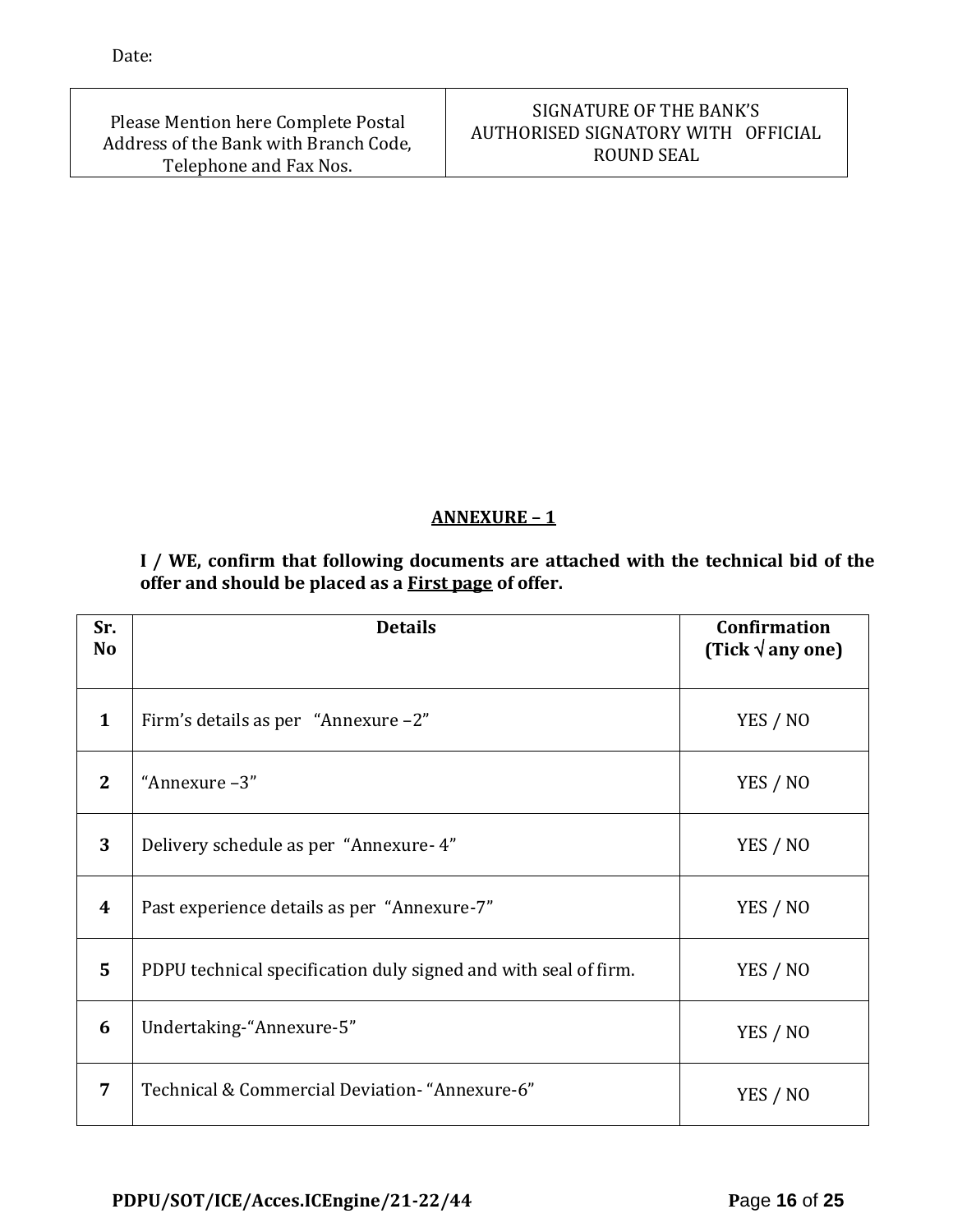| 8 | <b>Experience Certificate-"Annexure-7"</b>    | YES / NO |
|---|-----------------------------------------------|----------|
| q | Conformation of Tender Condition-"Annexure-8" | YES / NO |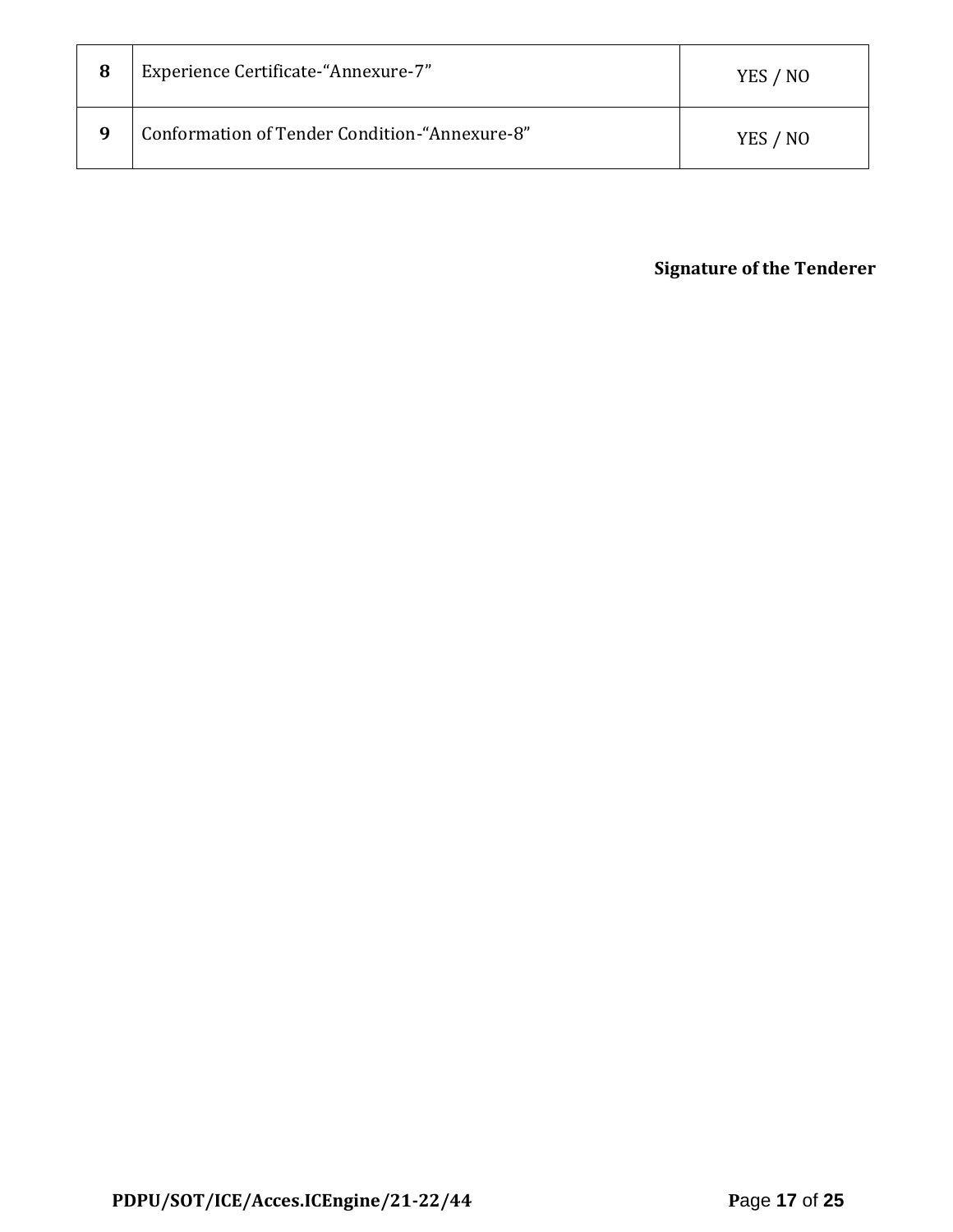#### **ANNEXURE - 2 DETAILS OF THE FIRM**

## **Tenderer shall provide all the details in this form and shall be placed as a Second Page of the bid.**

| <b>Supplier Name</b>                                                                                      |                                |          |                 |                      |                                  |
|-----------------------------------------------------------------------------------------------------------|--------------------------------|----------|-----------------|----------------------|----------------------------------|
| Within Gujarat / Outside Gujarat                                                                          |                                |          |                 |                      |                                  |
| Pvt. Firm / Public Ltd. / State Govt. Under<br>taking / Central Govt. undertaking<br>GST No. and GST Date | (Indicate the relevant status) |          |                 |                      |                                  |
| CST No. and CST Date                                                                                      |                                |          |                 |                      |                                  |
| <b>Excise No. and Excise Date</b>                                                                         |                                |          |                 |                      |                                  |
| Financial Turnover for Past 3 Years (Rupees<br>in Lacs (10 <sup>5</sup> )                                 |                                | 1st Year |                 | 2 <sup>nd</sup> Year | 3rd Year                         |
| Custom No. and Date (If applicable)                                                                       |                                |          |                 |                      |                                  |
| Address of                                                                                                | Registered<br>Office           |          | Factory / Works |                      | <b>Authorized Representative</b> |
| Contact person name                                                                                       |                                |          |                 |                      |                                  |
| Designation                                                                                               |                                |          |                 |                      |                                  |
| Address                                                                                                   |                                |          |                 |                      |                                  |
| City & Pin code                                                                                           |                                |          |                 |                      |                                  |
| State                                                                                                     |                                |          |                 |                      |                                  |
| Country                                                                                                   |                                |          |                 |                      |                                  |
| Phone Nos.(Off.)                                                                                          |                                |          |                 |                      |                                  |
| Phone Nos.(Res.)                                                                                          |                                |          |                 |                      |                                  |
| Fax Nos.                                                                                                  |                                |          |                 |                      |                                  |
| STD Code.                                                                                                 |                                |          |                 |                      |                                  |
| Mobile No.                                                                                                |                                |          |                 |                      |                                  |
| Web site address                                                                                          |                                |          |                 |                      |                                  |
| Email-id                                                                                                  |                                |          |                 |                      |                                  |
| Specimen signature                                                                                        |                                |          |                 |                      |                                  |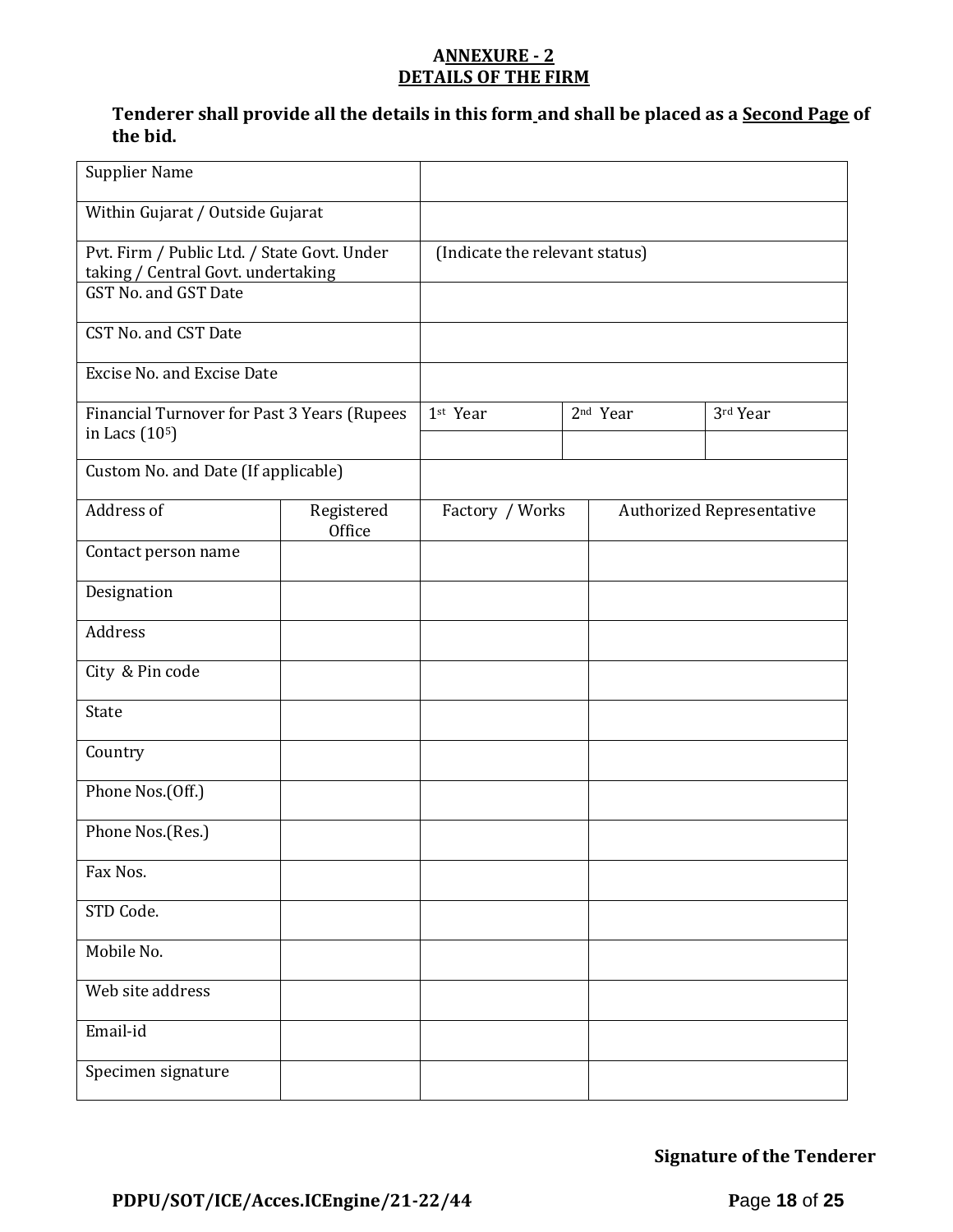## **ANNEXURE-3**

Tenderer shall fill up following details and shall be **Third page** of the Technical Bid

| $\mathbf{1}$   | PRICES: [FIRM ONLY]<br>(Please Specify YES / NO.)                                                                                    |               |
|----------------|--------------------------------------------------------------------------------------------------------------------------------------|---------------|
| 2              | <b>EXCISE DUTY: [SINGLE SLAB ONLY]</b><br>(Please Specify INCUSIVE / EXCLUSIVE /<br>EXEMPTED)                                        | $\frac{0}{0}$ |
| $\overline{3}$ | <b>GST: [IN PERCENTAGE]</b><br>(Please Specify INCUSIVE / EXCLUSIVE /<br>EXEMPTED)<br>Please quote your GST Registration No. & Date. | $\frac{0}{0}$ |
| $\overline{4}$ | <b>PENALTY TERMS AGREED:</b><br>(Please Specify YES / NO.)                                                                           |               |
| 5              | PERFORMANCE GUARANTEE TO COVER EXECUTION<br>PERIOD (SECURITY) TERMS : AGREED: (Cl.no.8)<br>(Please Specify YES / NO.)                |               |
| 6              | PERFORMANCE GUARNTEE TO COVER WARRANTY<br>PERIOD TERMS AGREED: (Wherever<br>applicable): (Please Specify YES / NO.)                  |               |
| $\overline{7}$ | <b>VALIDITY OF THE OFFER AGREED:</b><br>(Please Specify YES / NO.)                                                                   |               |
| 8              | PAYMENT TERMS AGREED:<br>(Please Specify YES / NO.)                                                                                  |               |
| 9              | ITEMS OFFERED : (Yes/No)                                                                                                             |               |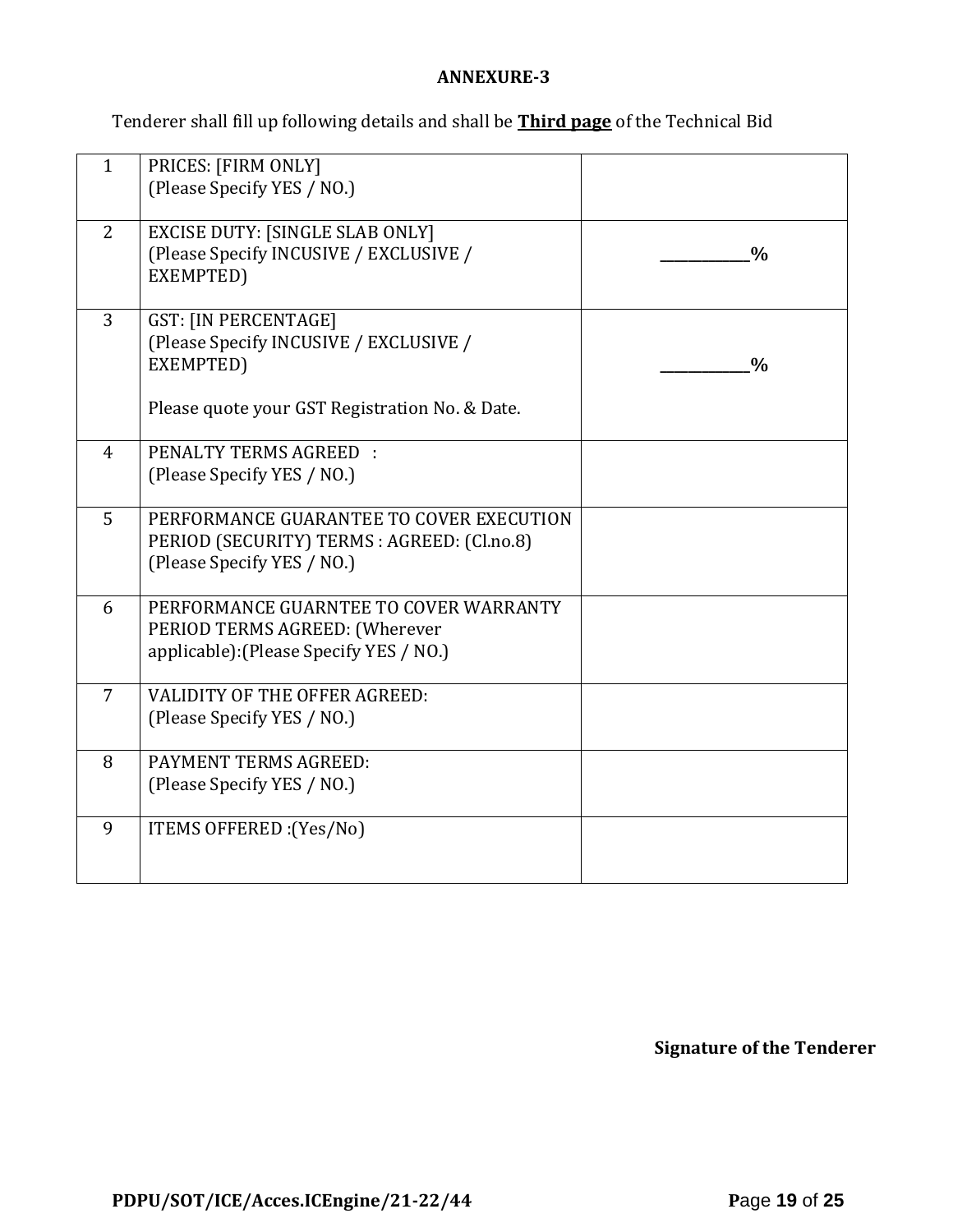## **ANNEXURE – 4**

# **Details of the Items and Qty. offered as a Fourth Page of offer.**

| Sr. | Details of the Items / Equipments | Quantity       | Status:               |
|-----|-----------------------------------|----------------|-----------------------|
| No. | <b>Offered</b>                    | <b>Offered</b> | Supplier/Manufacturer |
|     |                                   |                |                       |
|     |                                   |                |                       |
|     |                                   |                |                       |
|     |                                   |                |                       |
|     |                                   |                |                       |
|     |                                   |                |                       |
|     |                                   |                |                       |
|     |                                   |                |                       |
|     |                                   |                |                       |
|     |                                   |                |                       |
|     |                                   |                |                       |
|     |                                   |                |                       |
|     |                                   |                |                       |
|     |                                   |                |                       |
|     |                                   |                |                       |
|     |                                   |                |                       |
|     |                                   |                |                       |
|     |                                   |                |                       |
|     |                                   |                |                       |
|     |                                   |                |                       |
|     |                                   |                |                       |
|     |                                   |                |                       |
|     |                                   |                |                       |
|     |                                   |                |                       |
|     |                                   |                |                       |
|     |                                   |                |                       |
|     |                                   |                |                       |
|     |                                   |                |                       |
|     |                                   |                |                       |
|     |                                   |                |                       |
|     |                                   |                |                       |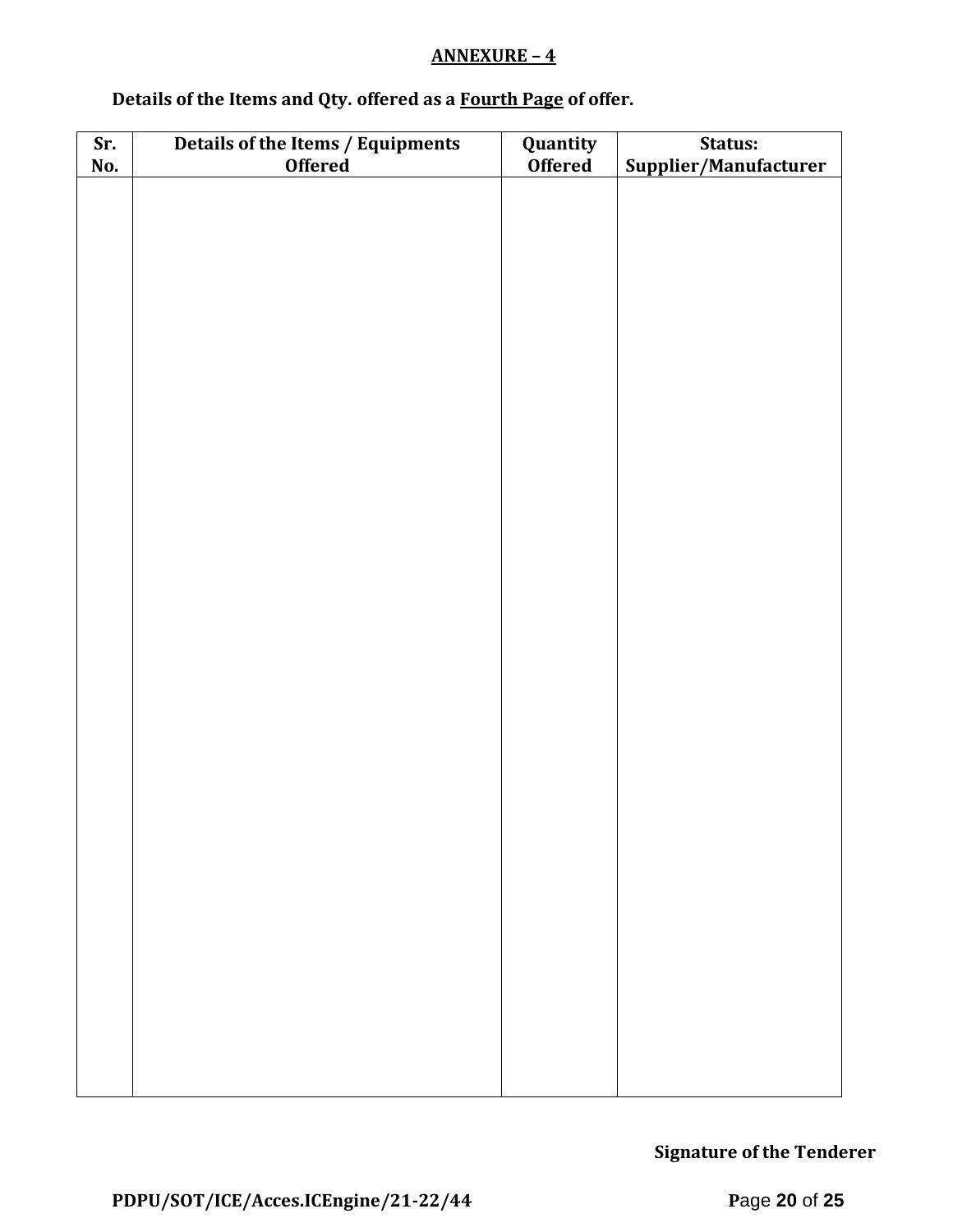#### **ANNEXURE – 5**

## **(UNDERTAKING IN REGARD TO STOP DEAL / BLACK LIST THEREOF) and should be placed as a Fifth page of offer**.

**Sub: Undertaking in regard to Stop Deal / Black List Thereof.**

**Ref: Tender No. PDPU / \_\_\_\_\_\_\_\_\_\_\_\_\_\_\_\_\_\_\_\_\_\_\_\_.** …….

All bidders will have to furnish the following undertaking duly filled in, signed and stamped for each quoted item of the tender along with the Technical Bid.

-----------------------------------------------------------------------------------------

| $I$ / We                    |                                                 |
|-----------------------------|-------------------------------------------------|
| Authorized signatory of M/S | here by certify that $M/S$                      |
|                             | is not stop deal / black listed by PDPU for the |
| tendered item.              |                                                 |

Seal of the Firm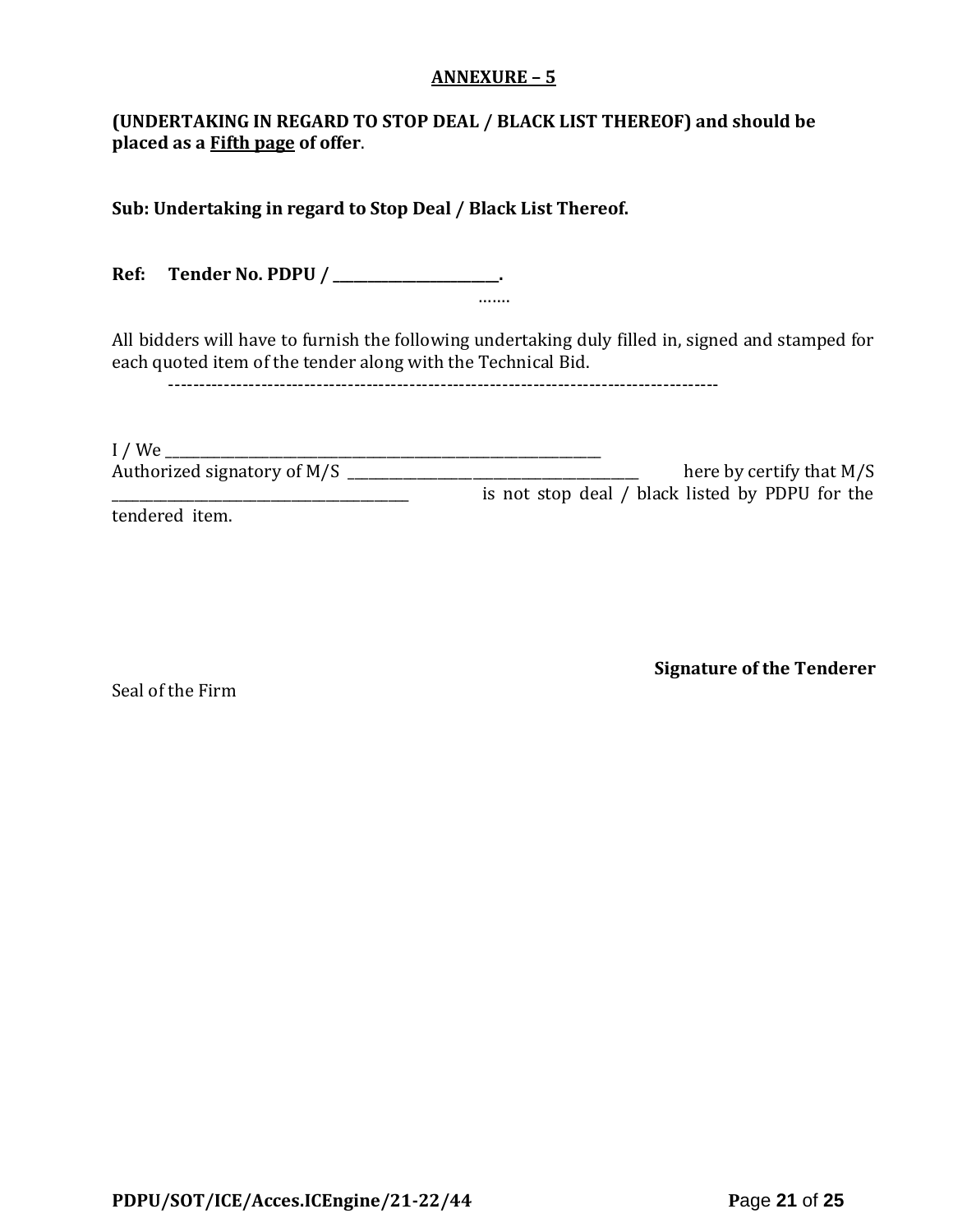#### **ANNEXURE – 6 TECHNICAL AND COMMERCIAL DEVIATIONS IF ANY TO BE FURNISHED IN THIS ANNEXURE ONLY AND TO BE SUBMITTED WITH TECHNICAL BID.**

We confirm that the product offered under this tender complies with all the Technical Specifications, except the deviations mentioned above. We also confirm that there are no commercial deviations other than mentioned above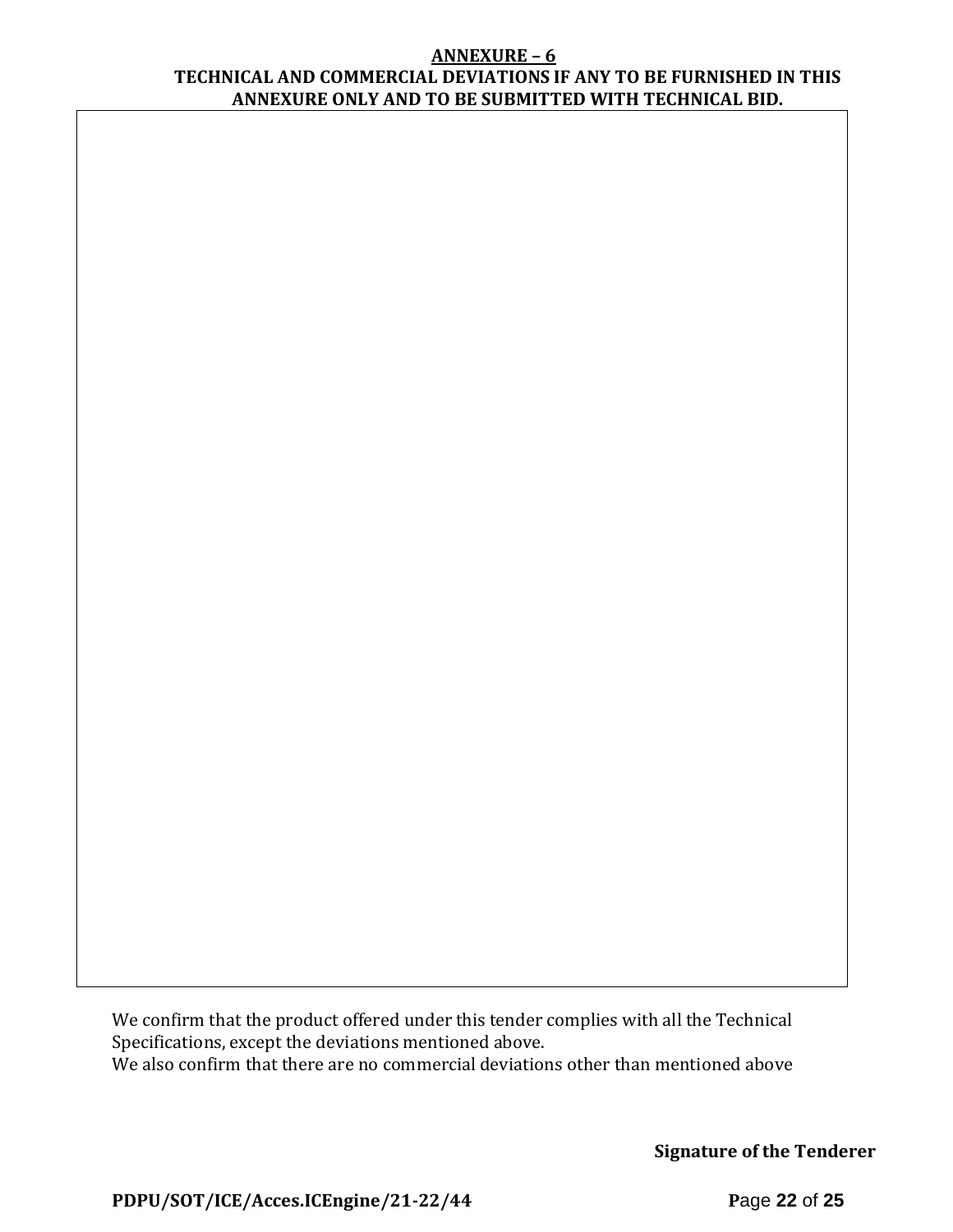#### **ANNEXURE- 7**

#### **DETAILS OF THE EXPERIENCE FOR SUPPLY OF SIMILAR TYPE OF ITEMS IN LAST THREE YEARS FROM THE DUE DATE OF TENDER:**

| Sr.<br><b>No</b> | <b>ITEMS</b><br><b>SUPPLIED TO</b> | <b>ORDER</b><br><b>REFERENCE</b><br><b>No. &amp; DATE</b> | <b>ITEMS</b> | Qty. | <b>ORDER</b><br><b>FULLY</b><br><b>EXECUTED.</b><br>YES/NO | <b>STATUS, IF</b><br><b>ORDER UNDER</b><br><b>EXECUTION</b> | <b>REMARKS</b> |
|------------------|------------------------------------|-----------------------------------------------------------|--------------|------|------------------------------------------------------------|-------------------------------------------------------------|----------------|
| 1)               |                                    |                                                           |              |      |                                                            |                                                             |                |
| 2)               |                                    |                                                           |              |      |                                                            |                                                             |                |
| 3)               |                                    |                                                           |              |      |                                                            |                                                             |                |
| 4)               |                                    |                                                           |              |      |                                                            |                                                             |                |
| 5)               |                                    |                                                           |              |      |                                                            |                                                             |                |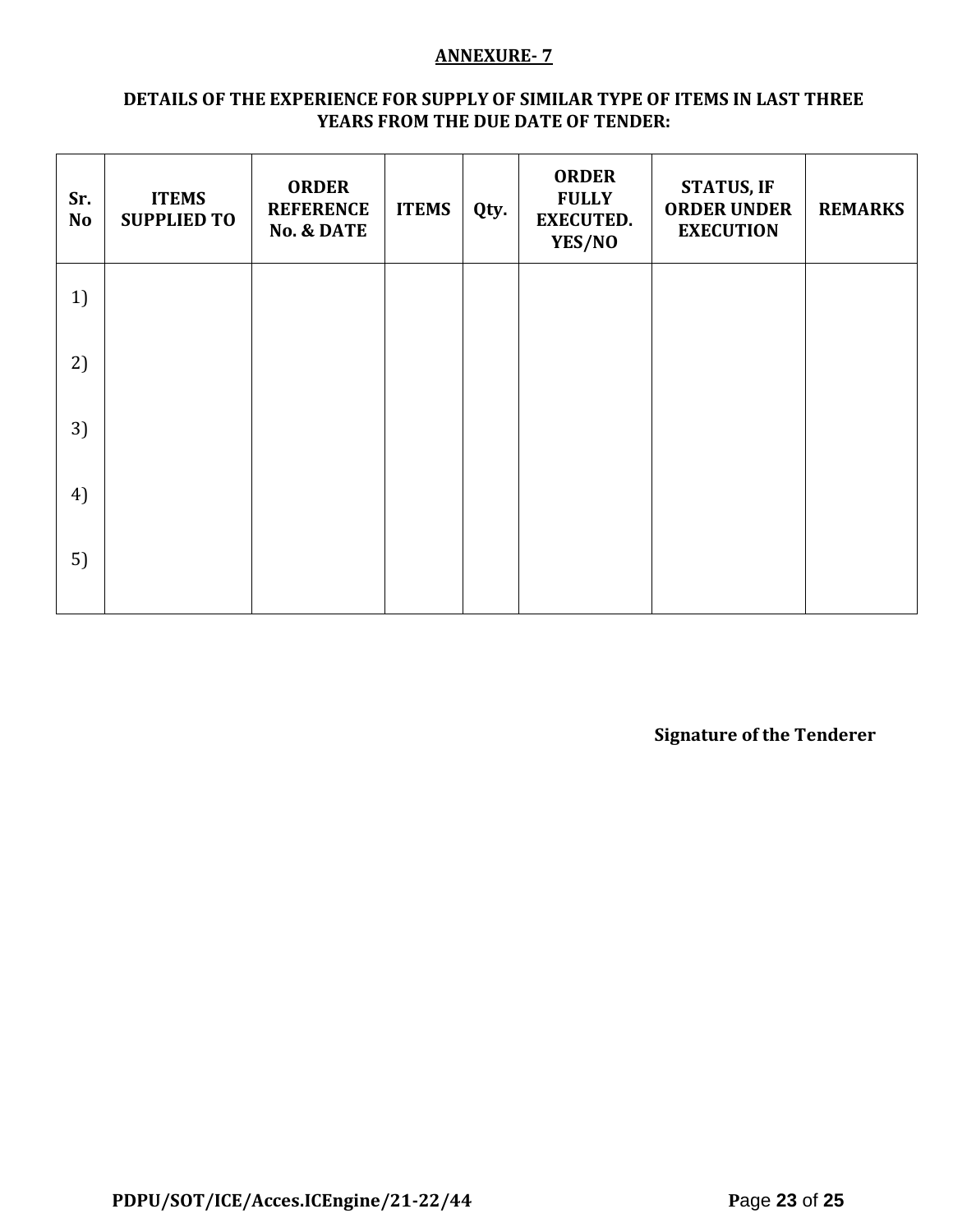## **ANNEXURE – 8**

Subject: Supply of \_\_\_\_\_\_\_\_\_\_\_\_\_\_\_\_\_\_\_\_\_\_\_\_\_\_\_\_\_\_\_\_\_\_\_\_\_\_

Reference: Tender enquiry No. PDPU/ / Due on date: / / 200.

In connection with the above subject and reference I/ We confirm the following:

- 1. I / We, the undersigned have read and examined the Tender Specifications and commercial terms and conditions of tender under reference.
- 2. I / We, declare that our Technical Bid is strictly in line with the Tender specifications (except the deviations shown in Annexure No.7.
- 3. Further, I / We also agree that additional conditions / deviations, if any, found in the Commercial terms & conditions (except mentioned in the Annexure-7), our offer shall be outrightly rejected without assigning any reason thereof.

Seal of the Firm **Signature of the Authorised Representatives of the firm**

Date:

Name:

Status:

Name of the Tendering Firm / Agency: